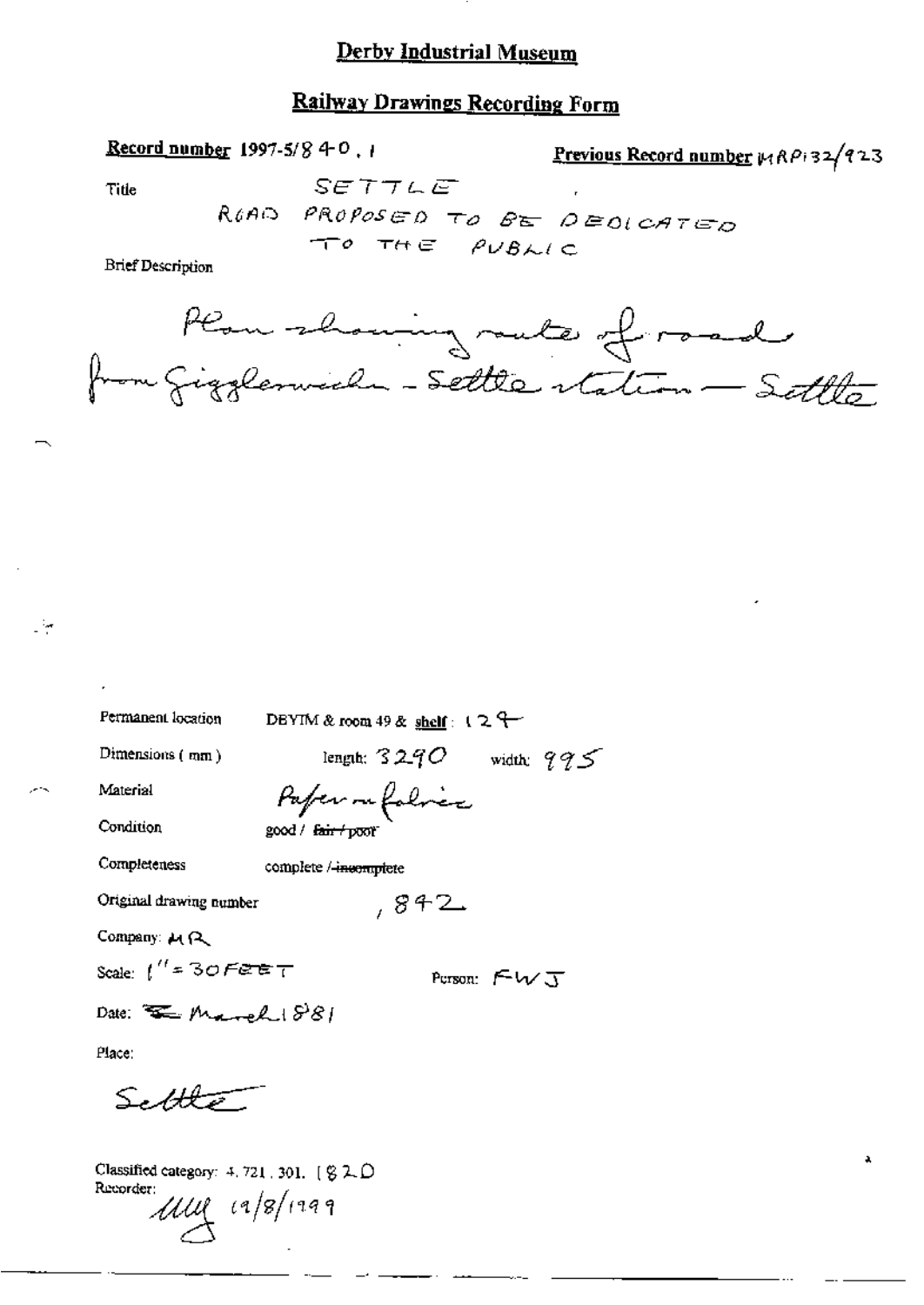## **Railway Drawings Recording Form**

Previous Record number  $\mu$ RP13  $\mu$  /9 23 Record number 1997-5/840.1  $SETLE$ **Title** RUAD PROPOSED TO BE DEDICATED TO THE PUBLIC **Brief Description** 

$$
\frac{1}{2}
$$
 1997-5/840.1

Permanent location DBYIM & room 49 & shelf:  $12.$ Dimensions (mm) length:  $3110$  width:  $790$ Tracing follow Material Condition good / fair / poor Completeness complete / incomplete " Original drawing number Company: MR Scale:  $1^{q}$  = 30 FEET Person: Date: Place:

 $S$ olle

Classified category: 4, 721, 301,  $\ell \otimes 2\ell$ Recorder  $\mu$   $(9/8)$ 1999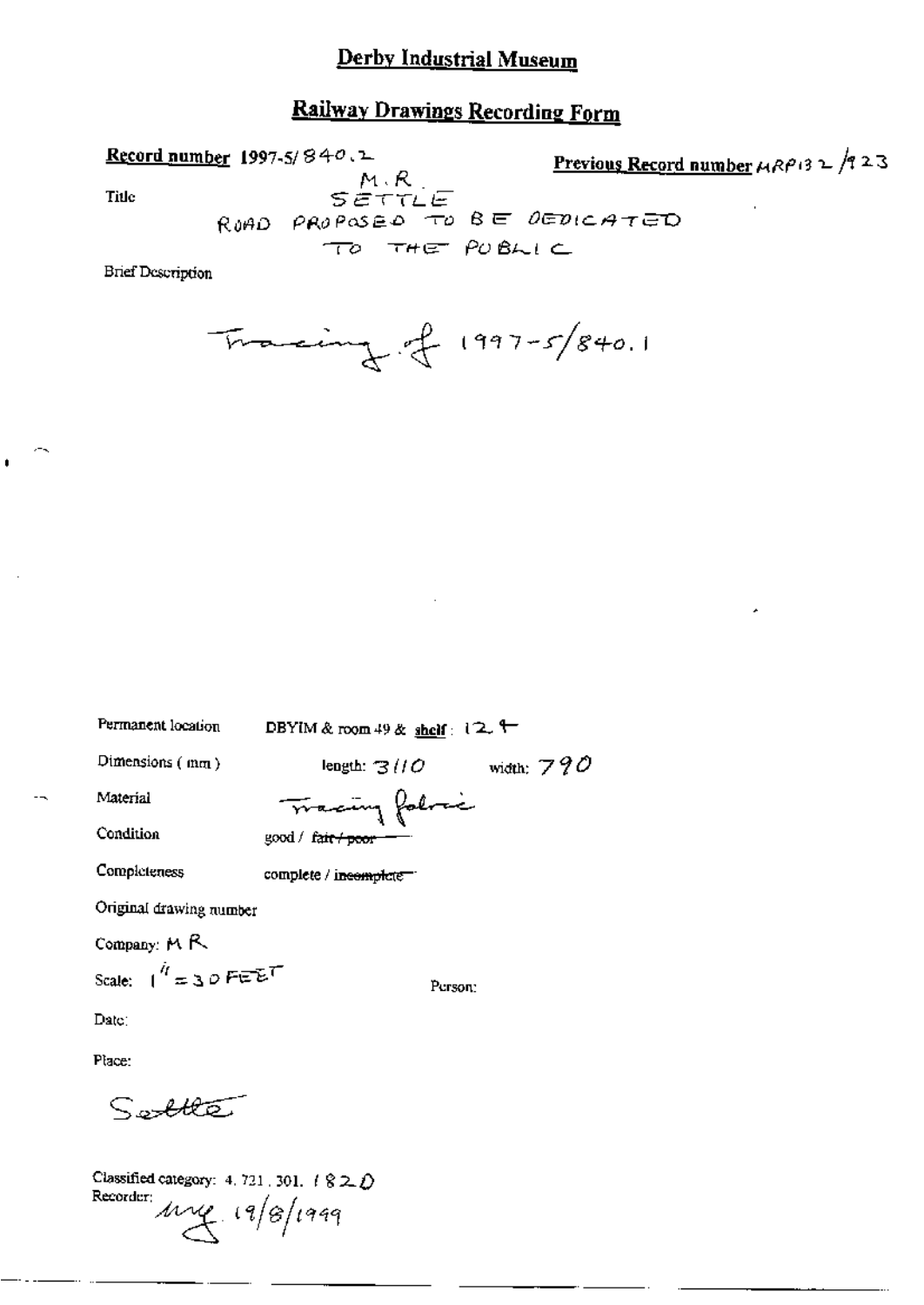### **Railway Drawings Recording Form**

Record number 1997-5/ 738

Previous Record number MRPI32/826

Title

$$
STAIN FORTH
$$

**Brief Description** 

Plan of tracks, roads, bridge oridings

| Permanent location        | DBYIM & room 49 & shelf: $95$    |
|---------------------------|----------------------------------|
| Dimensions $(mn)$         | width: $475$<br>length: $620$    |
| Material                  | Paper on folice                  |
| Condition                 | good / <del>fair / poo</del> r " |
| Completeness              | complete <i>Lineomplete</i>      |
| Original drawing number   | ا ک2,                            |
| Company: MR               |                                  |
| Scale: $1'' = 30$ FEE $T$ | Person: $AH$                     |
| Date: $5.12.1893$         |                                  |
| Place.                    |                                  |
| Stainforth                |                                  |

Classified category: 4.721.301. | 820<br>Recorder:  $\mu$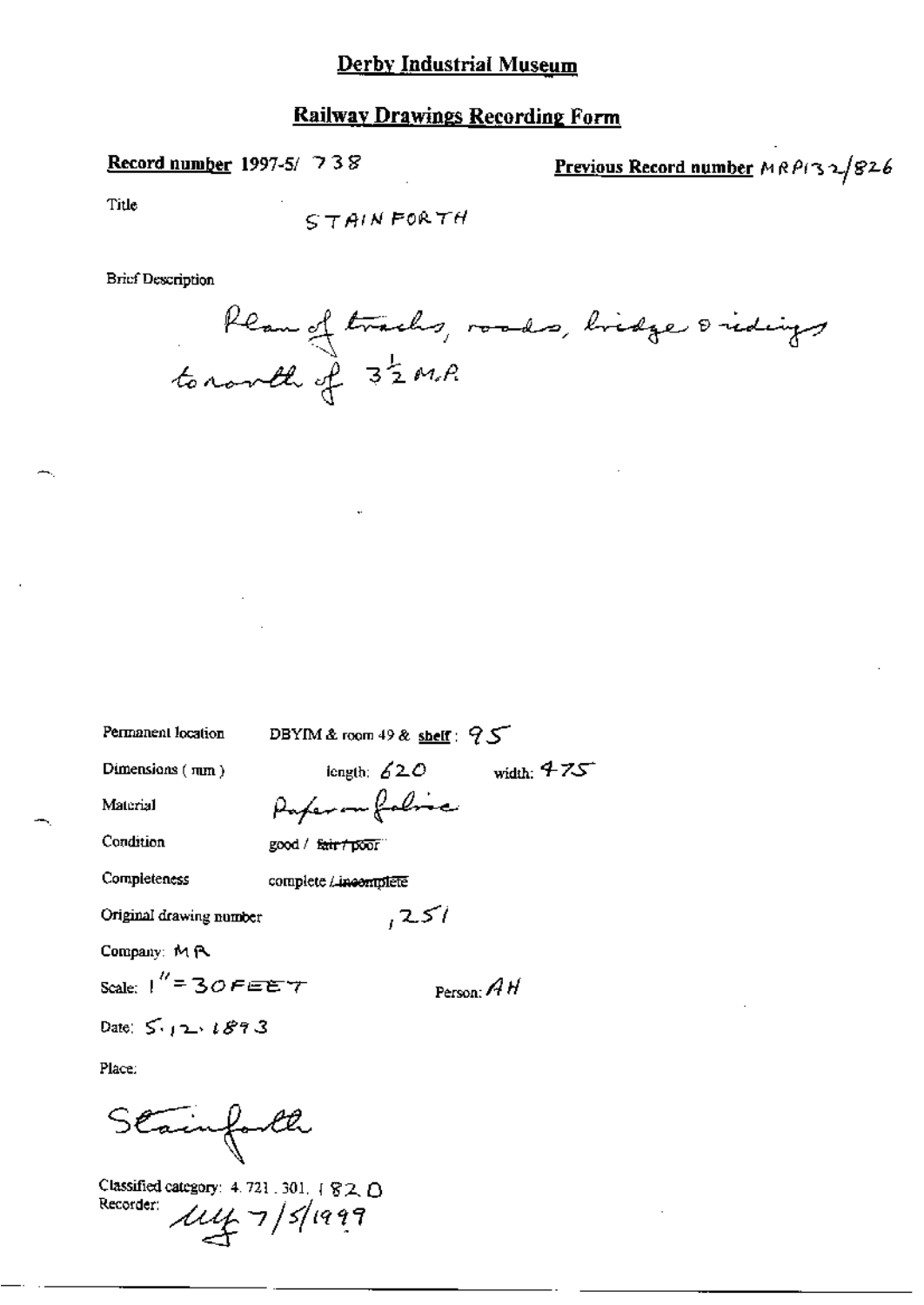#### **Railway Drawings Recording Form**

<u>Previous Record number</u> MRP132/1180 Record number 1997-5/ $105.2$ M.R. HORTON, RECONSTRUCTION OF BRIDGE Nº25. Title

**Brief Description** 

Rlanot rections whowing new steelwork

ψř

for hidge, north of Settle,

| Permanent location                               | DBYIM & room 49 & shelf : $44$ <sup>-1</sup> |              |
|--------------------------------------------------|----------------------------------------------|--------------|
| Dimensions (mm)                                  | length: $4b0$                                | width, $635$ |
| Material                                         | Hafen-                                       |              |
| Condition                                        | good / <del>fair / poor</del>                |              |
| Completeness                                     | complete / incomplete =                      |              |
| Original drawing number                          |                                              |              |
| Company: MR                                      |                                              |              |
| Scale: $1'' = 1$ Fee T<br>Scale: $1'' = 2$ FEE T |                                              | Person:      |
| Date: $N$ and $1903$                             |                                              |              |

Place:

بهشوهم يسعسلها

Classified category: 4, 721, 301,  $192.0$ Recorder:  $\mu$ ,  $\mu$ ,  $19/4$   $2000$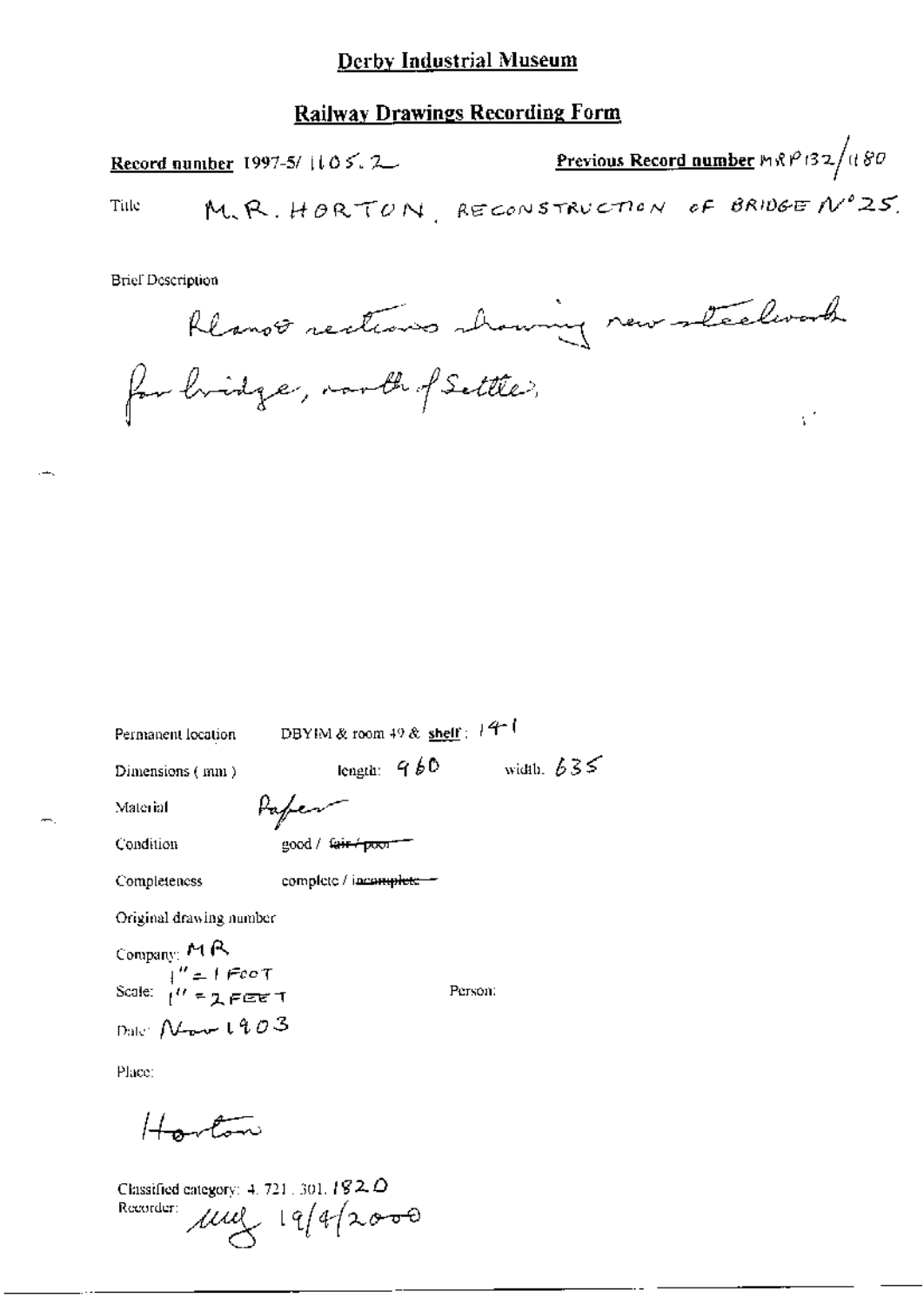# **Railway Drawings Recording Form**

### Record number 1997-5/439

Previous Record number MAP132/486

Title

$$
\begin{array}{c}\n M R^{\vee} \\
S \ & C \ & B\ \text{.} \n\end{array}
$$

**Brief Description** 

| Permanent location                  | DBYIM & room 49 & $\frac{\text{sheff}}{28}$ ?                                 |              |
|-------------------------------------|-------------------------------------------------------------------------------|--------------|
| Dimensions (mm)                     | length: 400                                                                   | width: $250$ |
| Material                            | Tracing pofer on folice                                                       |              |
| Condition                           |                                                                               |              |
| Completeness                        | complete / incomplete-                                                        |              |
| Original drawing number             | ,680                                                                          |              |
| Company: MR                         |                                                                               |              |
| Scale: $1'' = 2 \frac{1}{2}$ c+741M | Person:                                                                       |              |
| Date: 7 May 1879                    |                                                                               |              |
| Place:                              |                                                                               |              |
| blea Ma                             |                                                                               |              |
|                                     |                                                                               |              |
| Recorder: $\mu$ 1464 17/3/1998      | Classified category: 4, 721, 301, $\sharp \sharp \sharp \sharp_2$ 182, $\Box$ |              |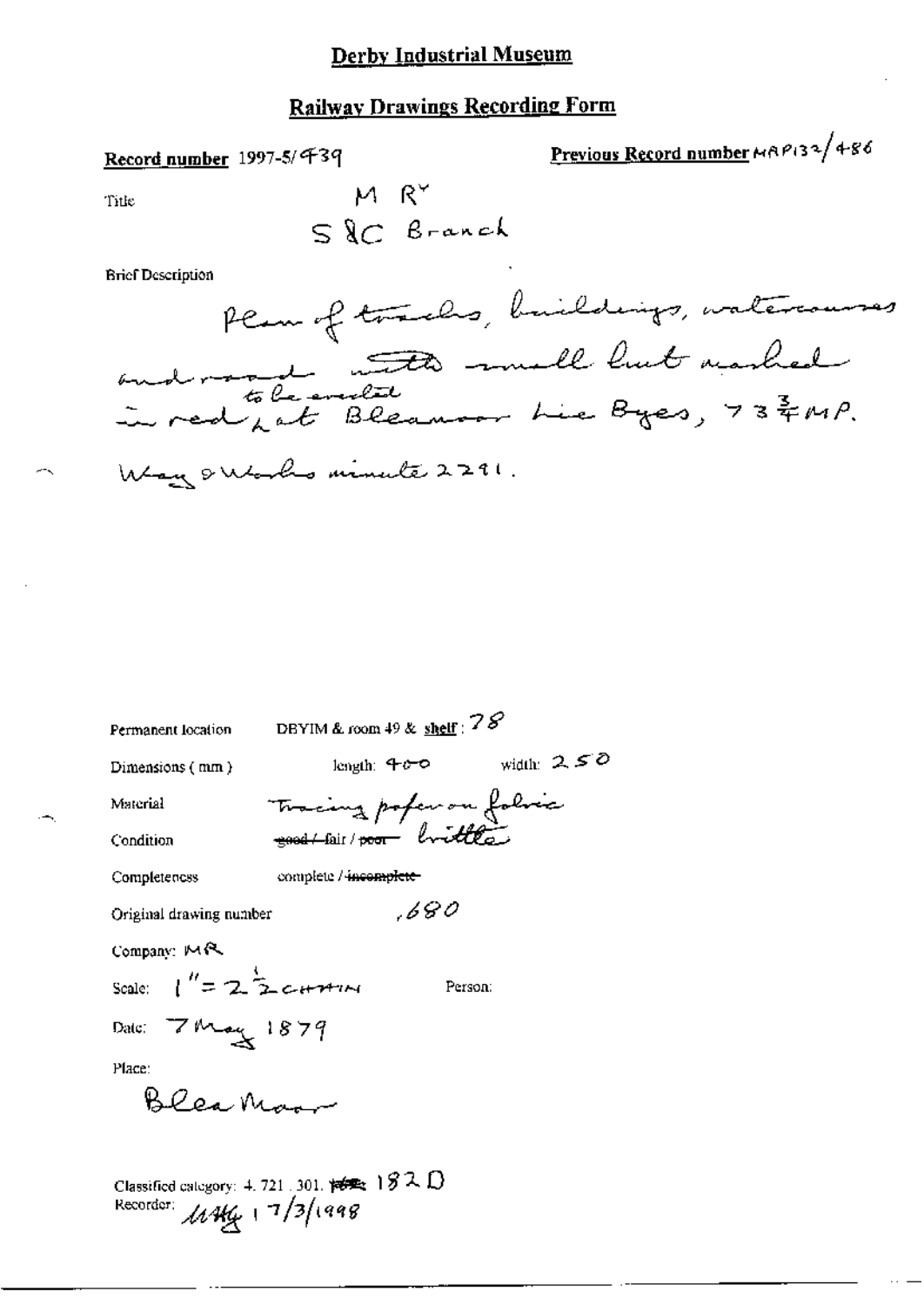Record number 1997-5/608

Previous Record number 
$$
P(32/683)
$$

Δ

Title

**Brief Description** 

DBYIM & room 49 & shelf :  $88$ Permanent location

Dimensions (mm)

length:  $(010$  width:  $670$ 

Material Condition Raferm folvice good / fair/poor...

Completeness

complete / incomplete-

Original drawing number  $318/5074$ 

Company: MR

 $HOR(Z - 1^{\prime\prime} > 6 cm)$   $MS$ <br> $VERT = 1^{\prime\prime} = 100$   $PREF$ Scale:

Person:

Date:  $N$ -o- $\vee$  1870

Place<sup>1</sup>

Counfiel<br>Arten fill

Classified category: 4, 721, 301, FOR  $1830$ Recorder:  $\mu \mu + i 8/i$ /1998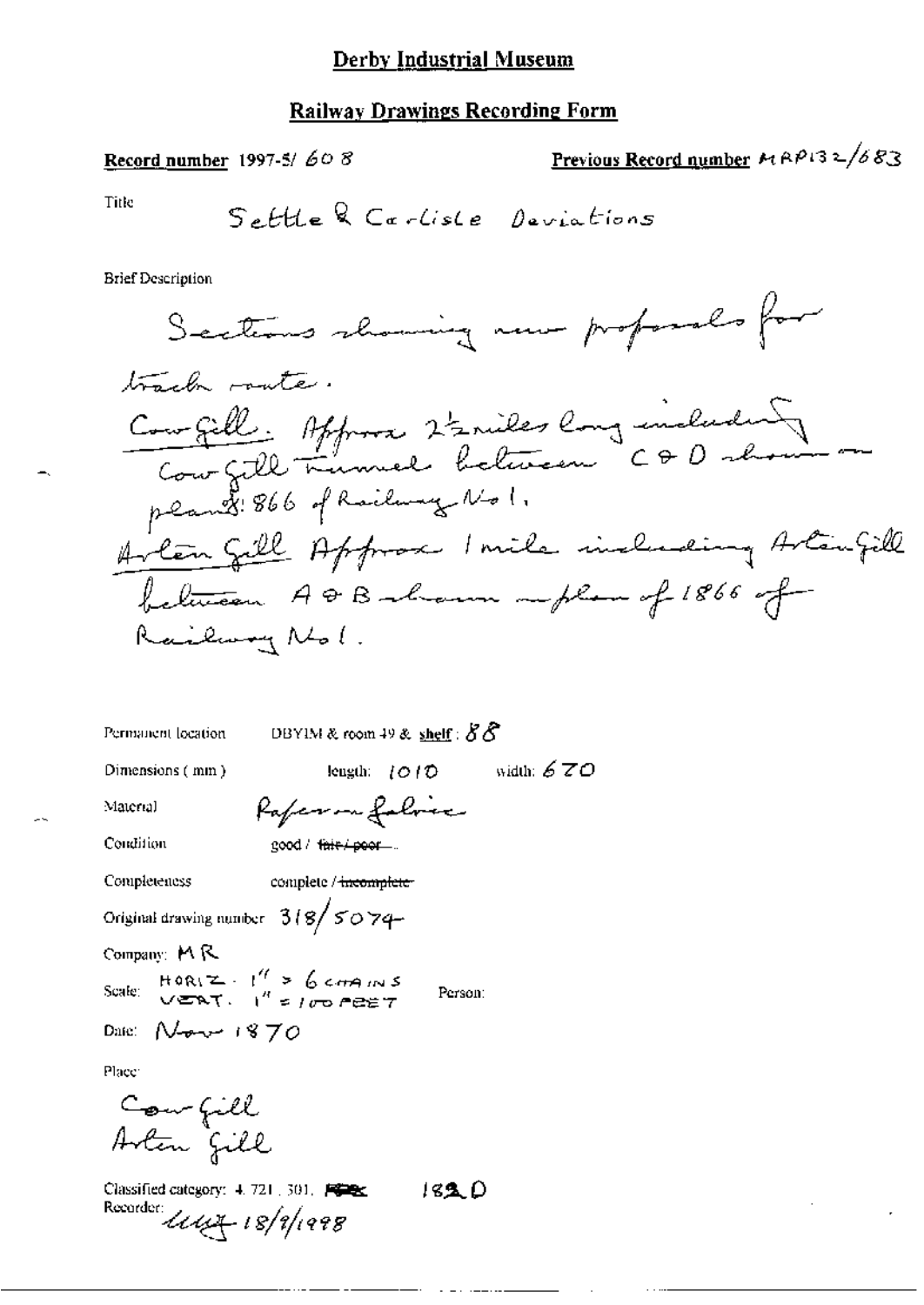Record number 1997-5/38

Previous Record number MRP132/30

 $c$ tt

جند

Title

ò,

**Brief Description** 

| Permanent location      | DBYIM & room 49 & shelf: $5\sqrt{5}$ |
|-------------------------|--------------------------------------|
| Dimensions (mm)         | width: $575$<br>length: $1035$       |
| Material                | Tracing folice                       |
| Condition               | good / fa <del>ir / poor =</del>     |
| Completeness            | complete / incomplete                |
| Original drawing number |                                      |
| Company: $M_{\rm H}$    |                                      |
| Scale: $1'' = 20$       | Person.                              |

Date:

Place:

Classified category: 4, 721 , 301,  $\downarrow$   $\mathcal{G} \supset \hspace{-0.2em} \bigcirc$   $\mathcal{O}$ Classing  $\mu$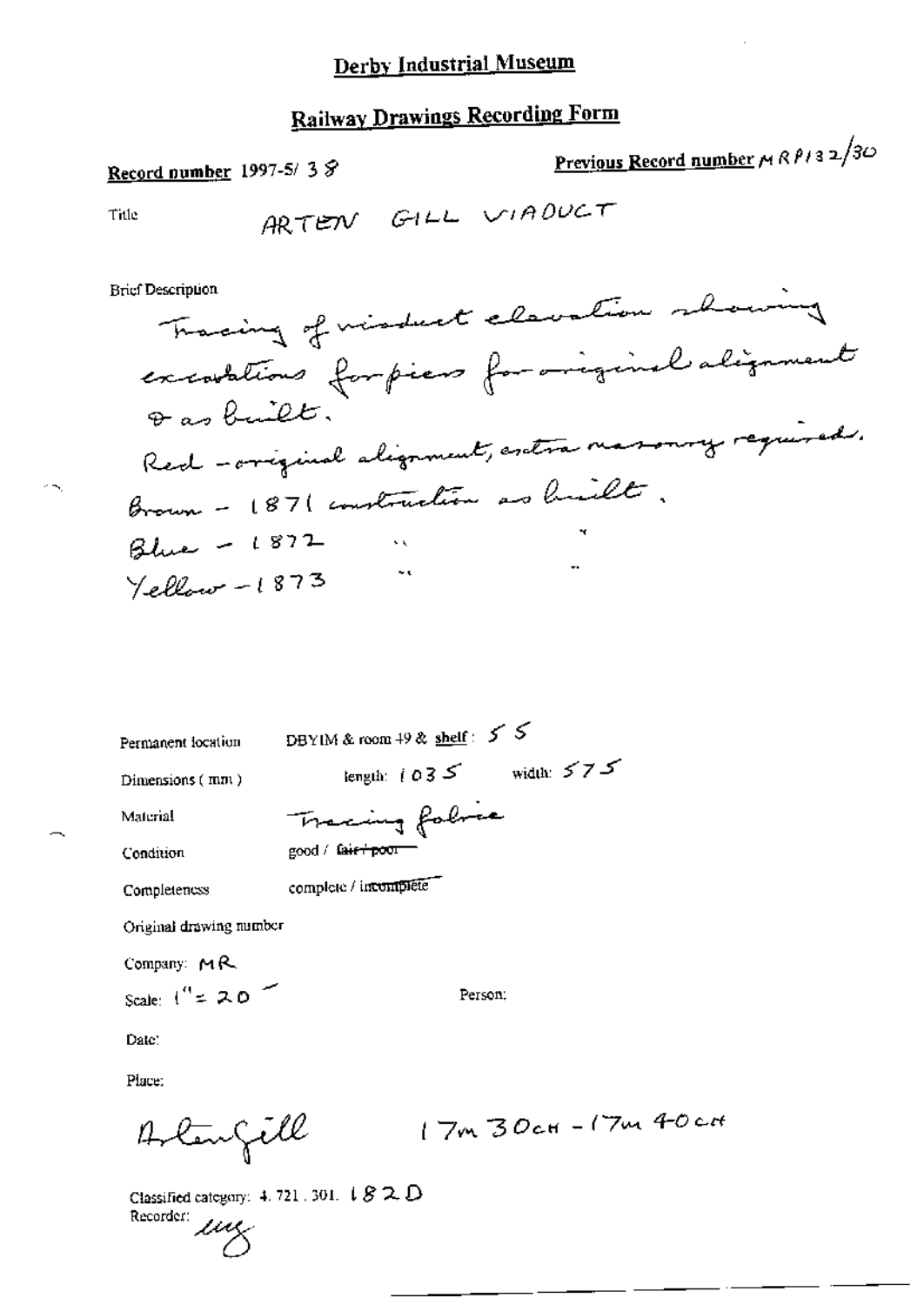# **Railway Drawings Recording Form**

Previous Record number MRP132/907 Record number 1997-5/ $g \geq 0$ West Riding of the Country of York Title Parish of Seddergh Township of Dent **Brief Description** Plan showing two small areas of land to S.W of Dent station Redarea - Spail banda

DBYIM & room 49 & shelf:  $\sqrt{C}$ Permanent location length:  $585$  width:  $310$ 

Dimensions (mm)

Material

Poperonfolice <sub>200</sub>d / f<del>air / poor</del>

Condition

Completeness

complete / incomplete

Original drawing number  $H 312$ 

Company: MR

Person:  $\rho$   $\vdash$   $m \in \mathbb{C}$ Scale:  $1'' = 2\frac{1}{2}$  c  $\#A_{1}$  is

 $, 817$ 

Date: 4 Dee 1877

Place:

Dent

Classified category: 4, 721, 301,  $\downarrow$   $\cancel{3}$  2.0

Recorder  $\mu$  $\sqrt{77}/7/1999$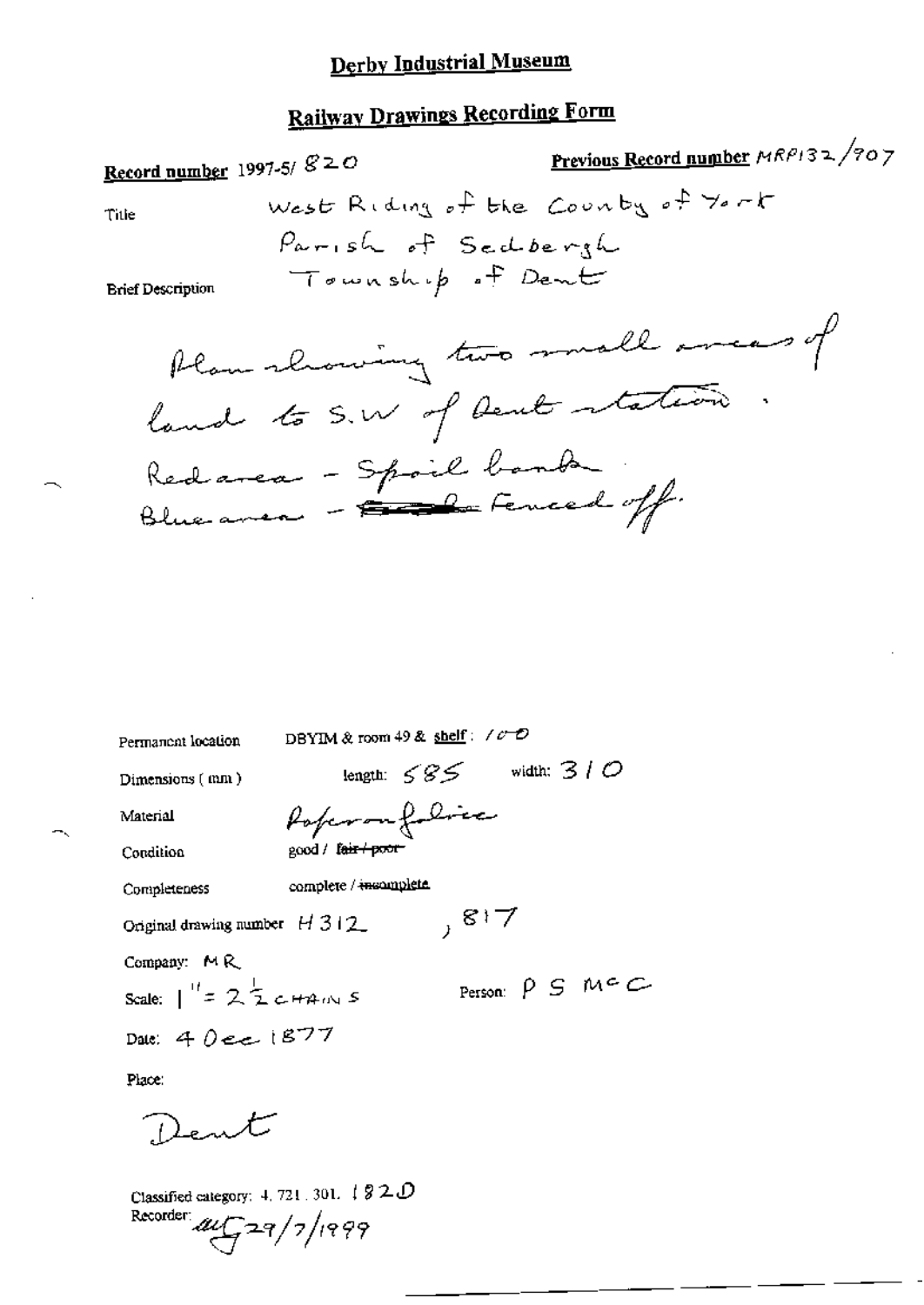### **Railway Drawings Recording Form**

| AMMINIST PLATING                                                    |                                    |
|---------------------------------------------------------------------|------------------------------------|
| Record number 1997-5/ $1064$                                        | Previous Record number MRP132/1197 |
| HAWES SONCTION<br>Title                                             |                                    |
| Land for Tank for Water Troughs<br><b>Brief Description</b>         |                                    |
|                                                                     | Rear of tracks near MP256 whous    |
| Cote fill passing under , and<br>of asymmet land coloured puile for |                                    |
| water tong                                                          |                                    |
|                                                                     |                                    |
|                                                                     |                                    |
|                                                                     |                                    |
| DBYIM & room 49 & $shelf$ : 137<br>Permanent location               |                                    |
| length: $1075$<br>Dimensions (mm)                                   | width: $665$                       |
| Poper<br>Material                                                   |                                    |
| good / fair / poor<br>Condition                                     |                                    |
| complete / incomplete<br>Completeness                               |                                    |
| 1228<br>Original drawing number                                     |                                    |
| Company: $M_{\rm B}$                                                |                                    |
| Person:                                                             |                                    |
| Scale: $1^6$ = 40FEET<br>Date: Sup & 27, 1907                       |                                    |
| Place:                                                              |                                    |

Howes

Classified category: 4.721.301.1820<br>Recorder:  $\mu$ <br> $\mu$ <br> $\frac{1}{2}$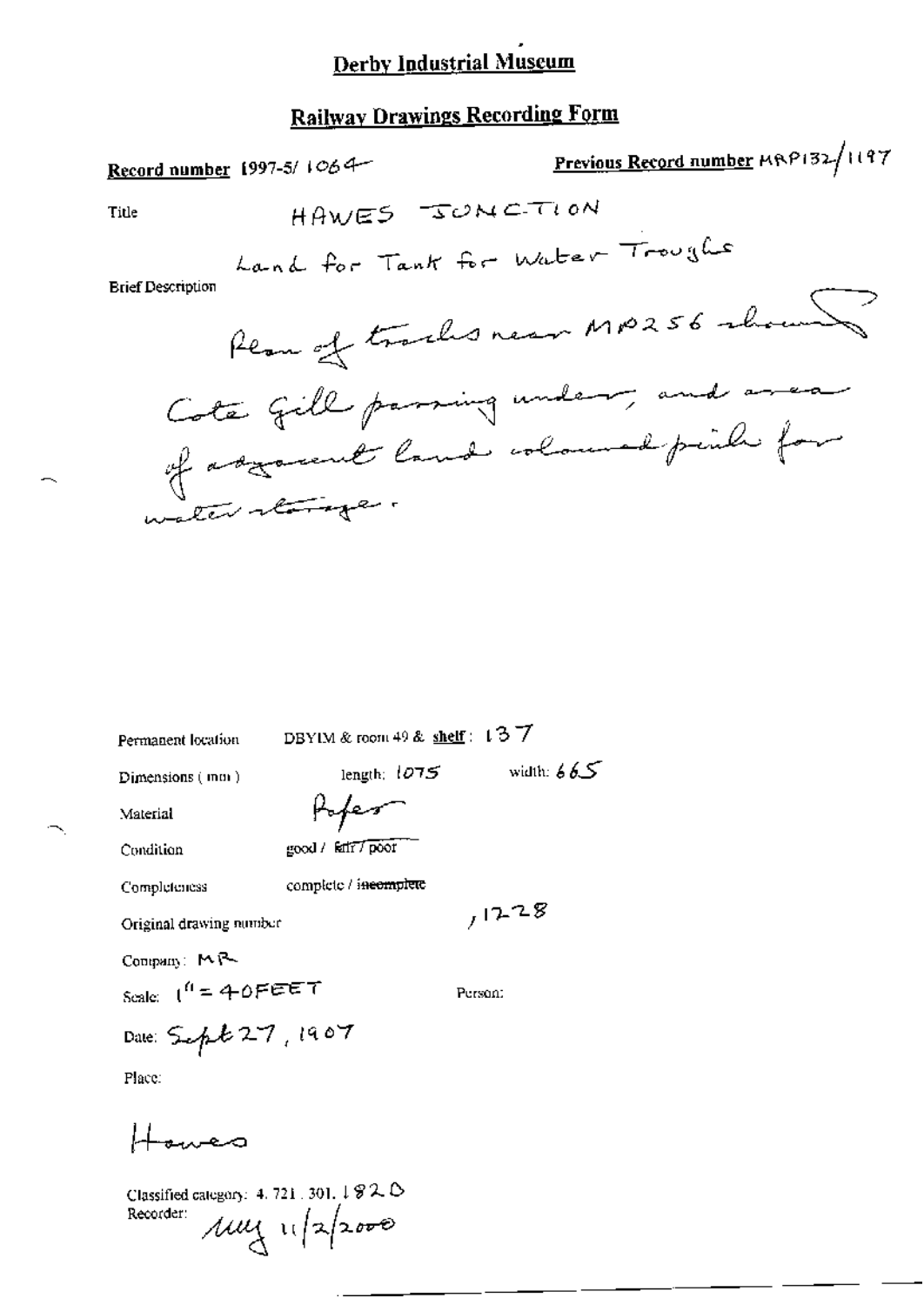# Railway Drawings Recording Form

Previous Record number MAP132/187 Record number 1997-5/ 180 MIDLAND RAILWAY (SETTLE TO CARLISLE) Title

**Brief Description** 

Permanent location

DBYIM & room 49 & shelf: 63

Dimensions (mm)

length:  $170^\circ$  width:  $365^\circ$ 

Person:

Material Condition

Fracing paperon fabric good / fair / poor.

complete / incomplete-Completeness

 $1^{\prime\prime}$  = 2  $\frac{1}{2}$  cHAINS

Original drawing number  $5076/318$  . 21 4

Company: MR

Scale:

Date:

Place: Sedburgh

Classified category: 4.721.301. Recorder:  $4446.97$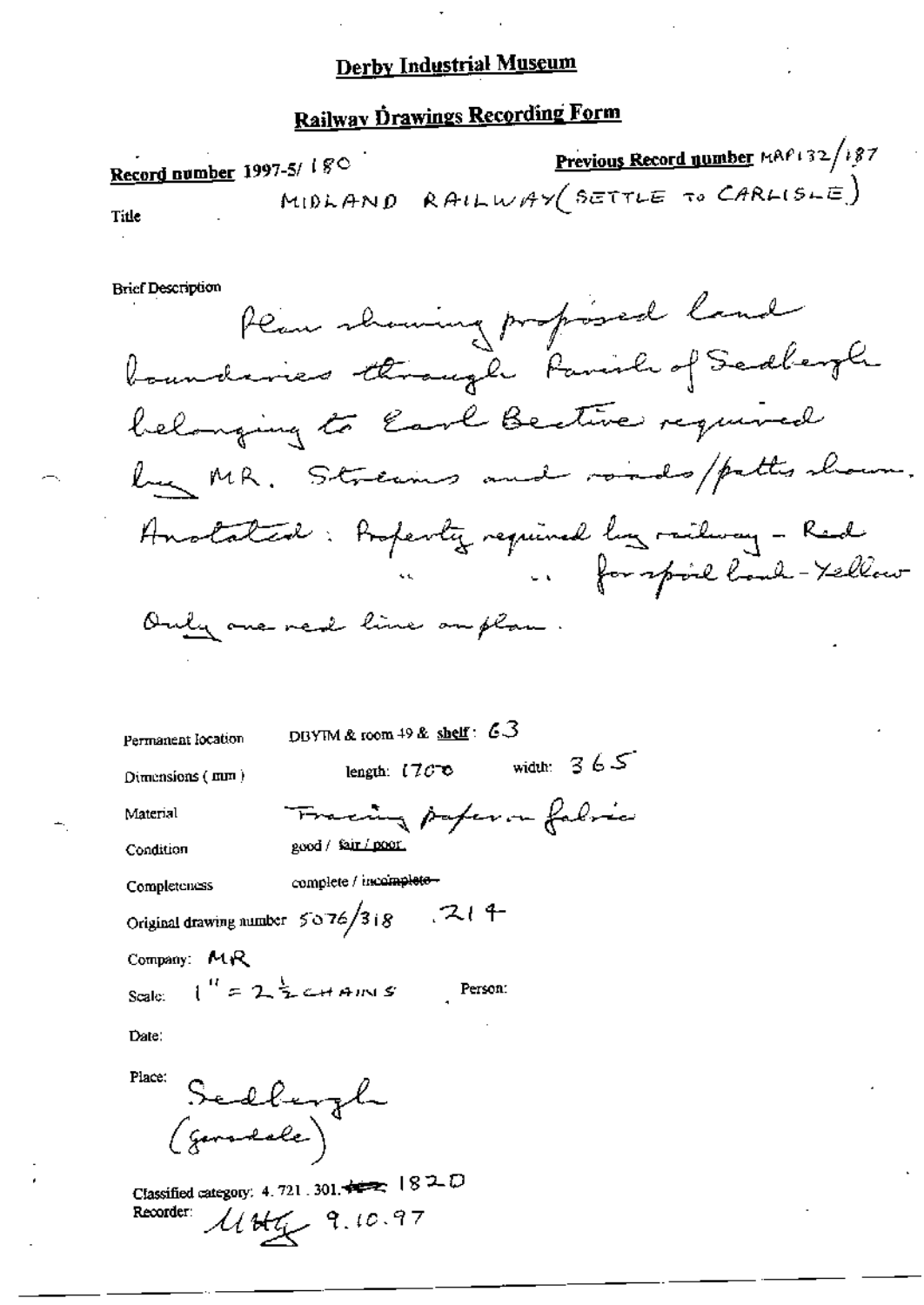### **Railway Drawings Recording Form**

## Record number 1997-5/248

Previous Record number HRP132/281

Title

$$
K1RRBY - STEPHEV
$$

**Brief Description** 



Permanent location

DBYIM & room 49 & shelf:  $68$ 

Dimensions (mm)

length:  $660$  width:  $425$ Paperonfobric

Condition

Material

good / fair+peer-

Completeness

complete / incomplete

Original drawing number  $\times$  2.83, 92

Company:  $H R$ 

Scale:  $1'' = 40$  FEET

Person:  $H \cdot W \equiv S T$ 

Date: Nov 1909

Place:

Kirkly Stefhan

Classified category: 4, 721, 301,  $\xi$   $\xi$   $\approx$  1  $\beta$  2.0 Recorder MAG 25.11.97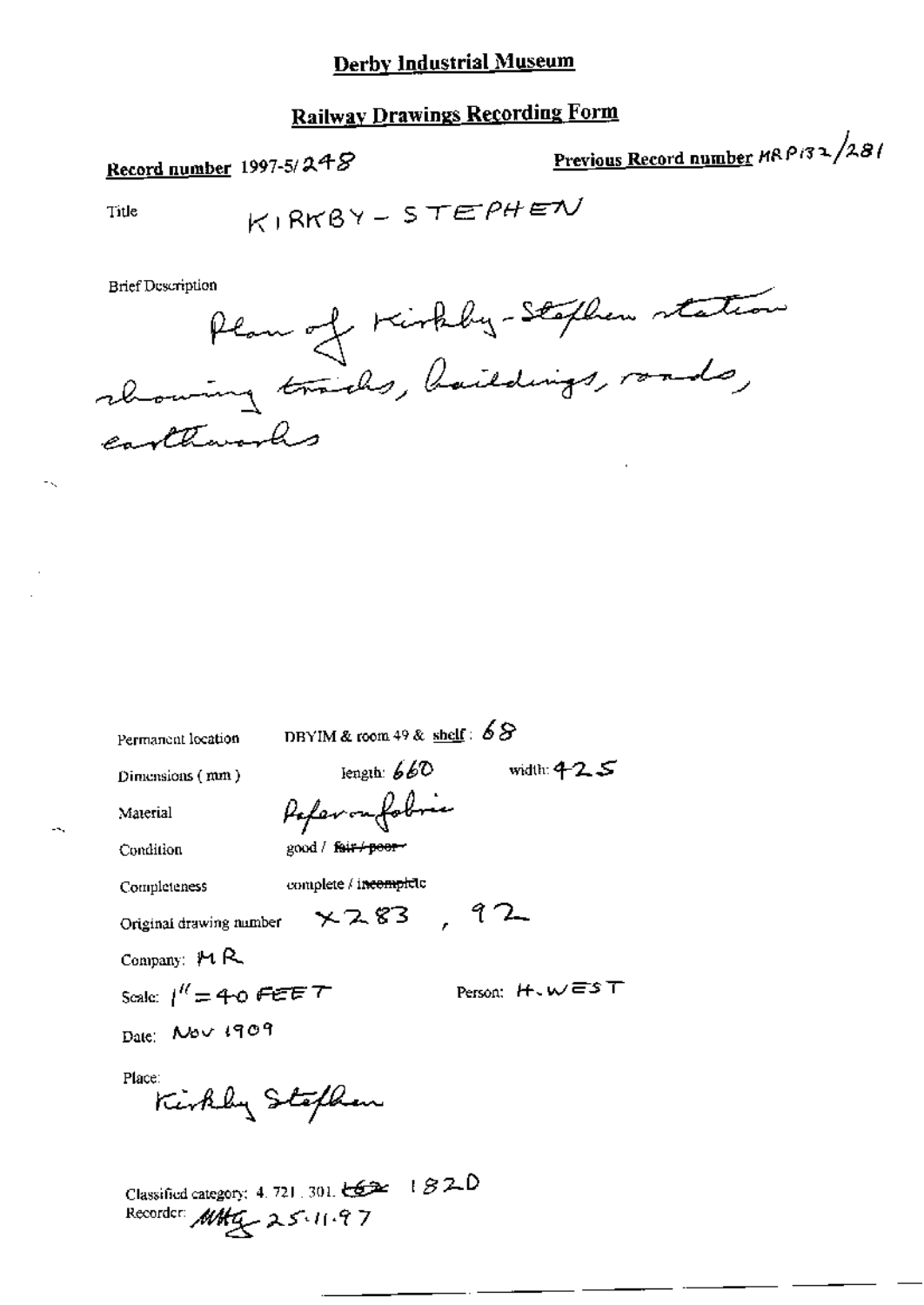# **Railway Drawings Recording Form**

Record number 1997-5/1045

Previous Record number HRP132/1175

Title

SMARDALE

**Brief Description** 

Plan of tracks at 332 MP showing road from Smandale Hall craming over to Town Head Farm

Permanent location

DBYIM & room 49 & shelf:  $136$ 

Dimensions  $(mn)$ 

length:  $625$  width:  $475$ 

Person:

Material

Poper on fabric good / fair / peer

Condition

Completeness

complete / incomplete

Original drawing number  $\times$  4-75  $\rightarrow$  191

Company:

Scale:  $\int^{\prime\prime} = \int \mathcal{L} dA \cdot \mathcal{N}$ 

Date:

Place:

Smandale (N.KETAly Stephen)

Classified category: 4, 721, 301,  $\frac{1}{2}$  (3) 2,  $\Box$ Recorder: luce 18/1/2000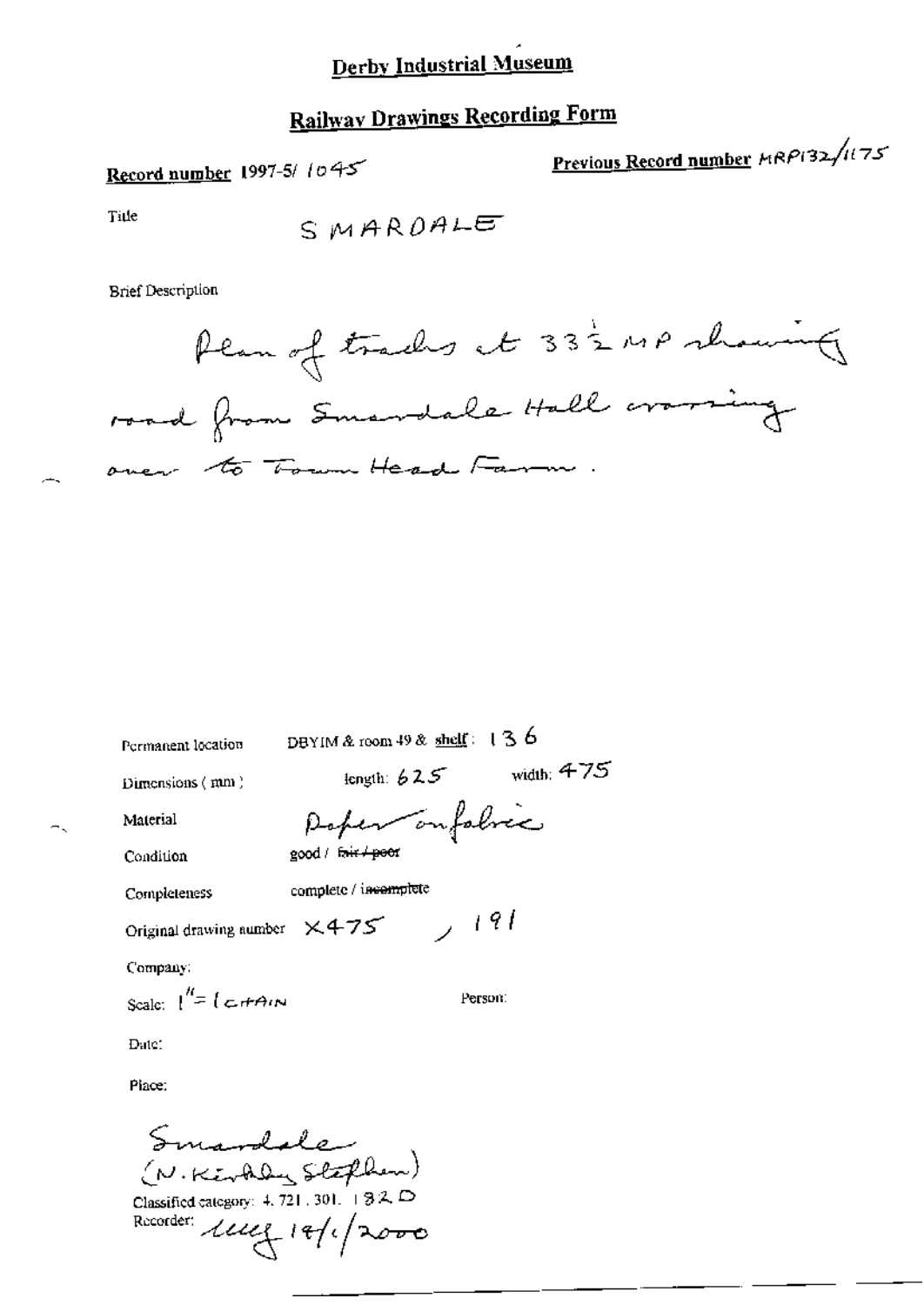# **Railway Drawings Recording Form**

Record number 1997-5/537

Previous Record number  $MRPB2/60R$ 

Title

 $\overline{\phantom{a}}$ 

APPLEBY

**Brief Description** 

| Permanent location                  | DBYIM & room 49 & shelf: $\Im$ 4 |               |
|-------------------------------------|----------------------------------|---------------|
| Dimensions (mm)                     | length: $585$                    | width: $650$  |
| Material                            | Pafer on folice                  |               |
| Condition                           | good / f <del>air / po</del> or  |               |
| Completeness                        | complete Lineomplete             |               |
| Original drawing number             | 669                              |               |
| Company: MR                         |                                  |               |
| Scale: $1^{\prime\prime} = 40$ FEET |                                  | Person: $CTW$ |
| Date: $D$ -e-c- $1886$              |                                  |               |
| Place:                              |                                  |               |
| Applet                              |                                  |               |

Classified category: 4, 721, 301.444  $\overline{48}$   $\overline{48}$   $\overline{18}$   $\overline{2}$   $\overline{0}$ Recorder: *libte* 10/7/98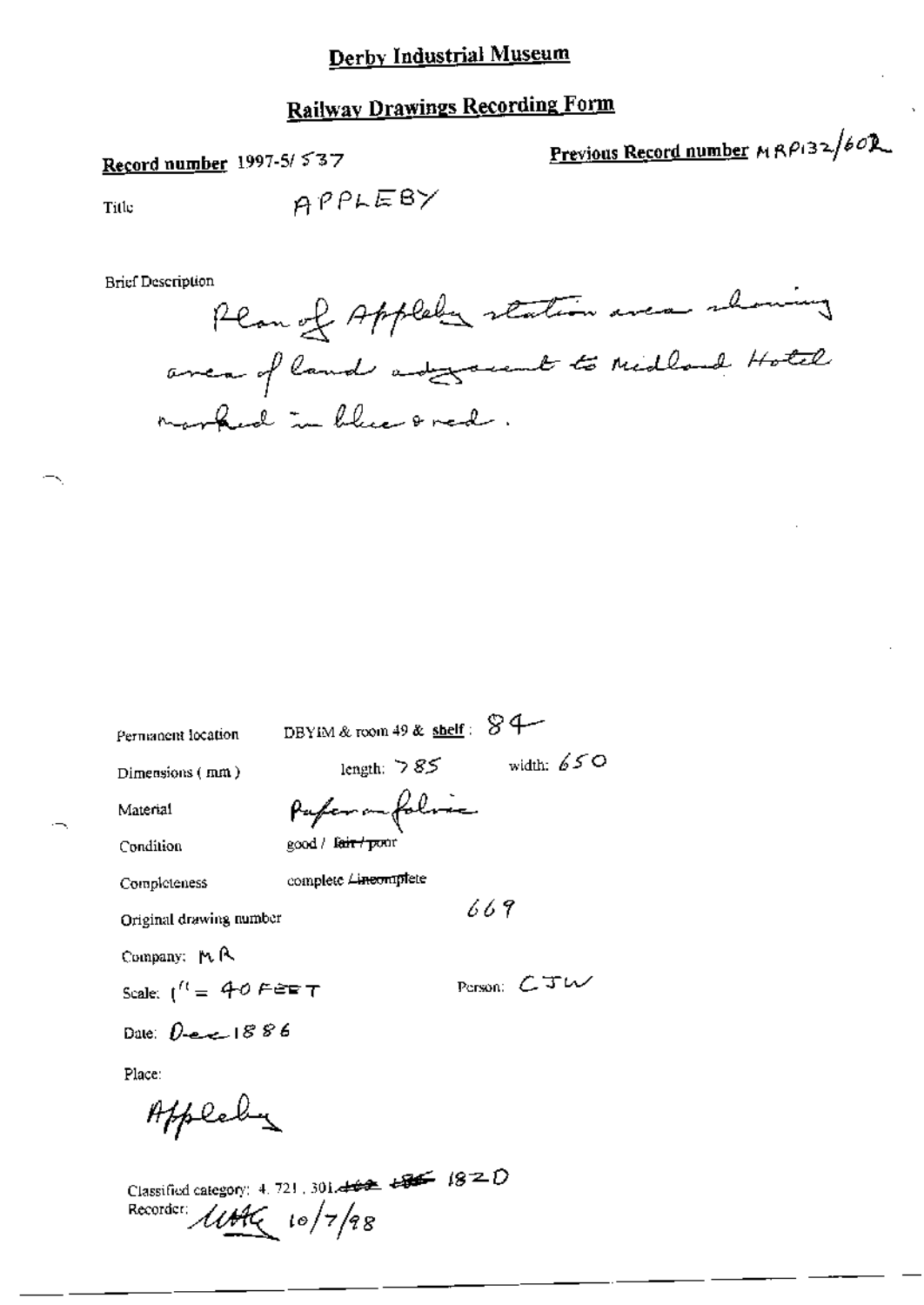# **Railway Drawings Recording Form**

Record number 1997-5/520.1

Previous Record number MRP132/584-

Title

**Brief Description** 

Plan of trachs, quarries, boundaries south of Baron Wood Tunnel

Permanent location

DBYIM & room 49 & shelf:  $93$ 

Dimensions (mm)

length:  $$70$  width:  $470$ 

Person:

folice

Material Condition

$$
f^{\text{total}} = \frac{1}{2}
$$

Completeness

complete / uncomplete-

Original drawing number

Company: MR

Scale:  $1'' = 40$  FEET

Date:

Place:

Lazonbu

Classified category:  $4.721$ ,  $301$ ,  $k3$   $\rightarrow$  [C2, D Recorder: 11Hg 12/6/1998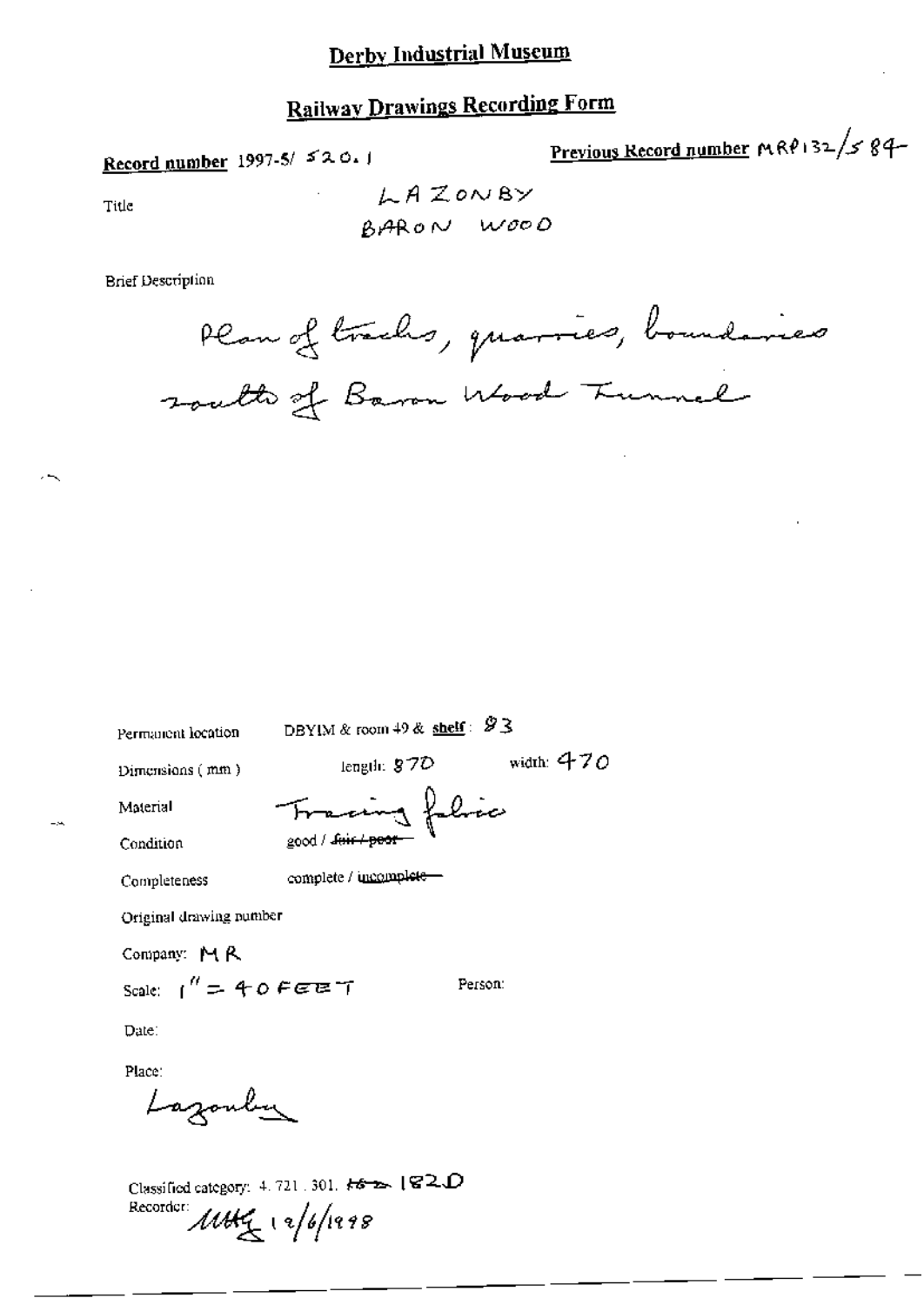## **Railway Drawings Recording Form**

Record number 1997-5/ 520.2

Previous Record number MRP 132/584

Title

**Brief Description** 

Remail morning plat of tracks, quaries, houndaries south of Baron Wood Funnel.

| Permanent location                | DBYIM & room 49 & shelf: $5 \leq$ |                  |              |
|-----------------------------------|-----------------------------------|------------------|--------------|
| Dimensions ( mm )                 | length: $\{ \{ \emptyset \}$      |                  | width: $435$ |
| Material                          |                                   | Pofer ou folorie |              |
| Condition                         | good / fair / poor                |                  |              |
| Completeness                      | complete / incomplete             |                  |              |
| Original drawing number           | $\frac{1}{16}$ 63, $\frac{1}{16}$ |                  |              |
| Company: $M$ R                    |                                   |                  |              |
| Scale: $1'' = 40 F \mathfrak{CE}$ |                                   | Person:          |              |
| Date:                             |                                   |                  |              |
| Place:                            |                                   |                  |              |
| hogonh                            |                                   |                  |              |

Classified category: 4, 721, 301,  $\sqrt{2}$  (87.  $\Omega$  $\mu$ ug 19/6/1998 Recorder: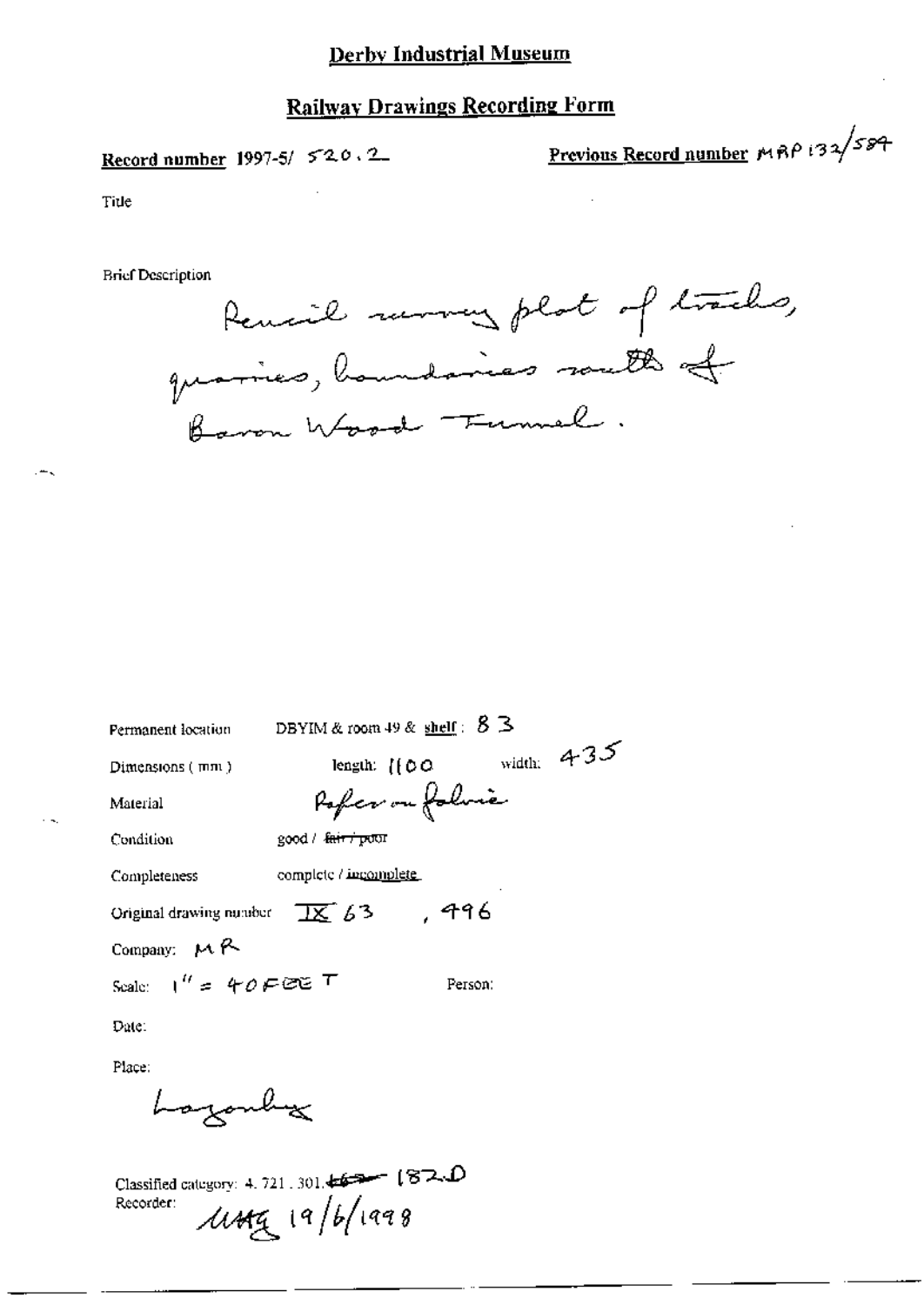Record number  $1997-5/40.1$ 

Previous Record number  $\mu$ RP132/32

Title

SETTLE & CARLISLE

**Brief Description** 

Contract plan showing trades, buildings Obridges. Parroll of Hesket in the Forest. Foundity of Armattiwalter.

Person:



DBYIM & room  $+9$  & shelf:  $55$ Permanent location length:  $775$  width:  $565$ Dimensions (mm) Material Paper good / fair / poor Condition

Completeness complete / incomplete

Original drawing number  $\mathsf{S}\mathcal{L}$  and  $\mathcal{L}$  6 4

Company, M. R.

Scale:  $\int_{0}^{t} z \cdot 7 \cdot (56 \cdot t) dt$ 

Date:

Place:

Amaltimenta Station

 $62M46c4 - 63M54c$ 

Classified category: 4, 721, 301,  $1820$ Recorder: una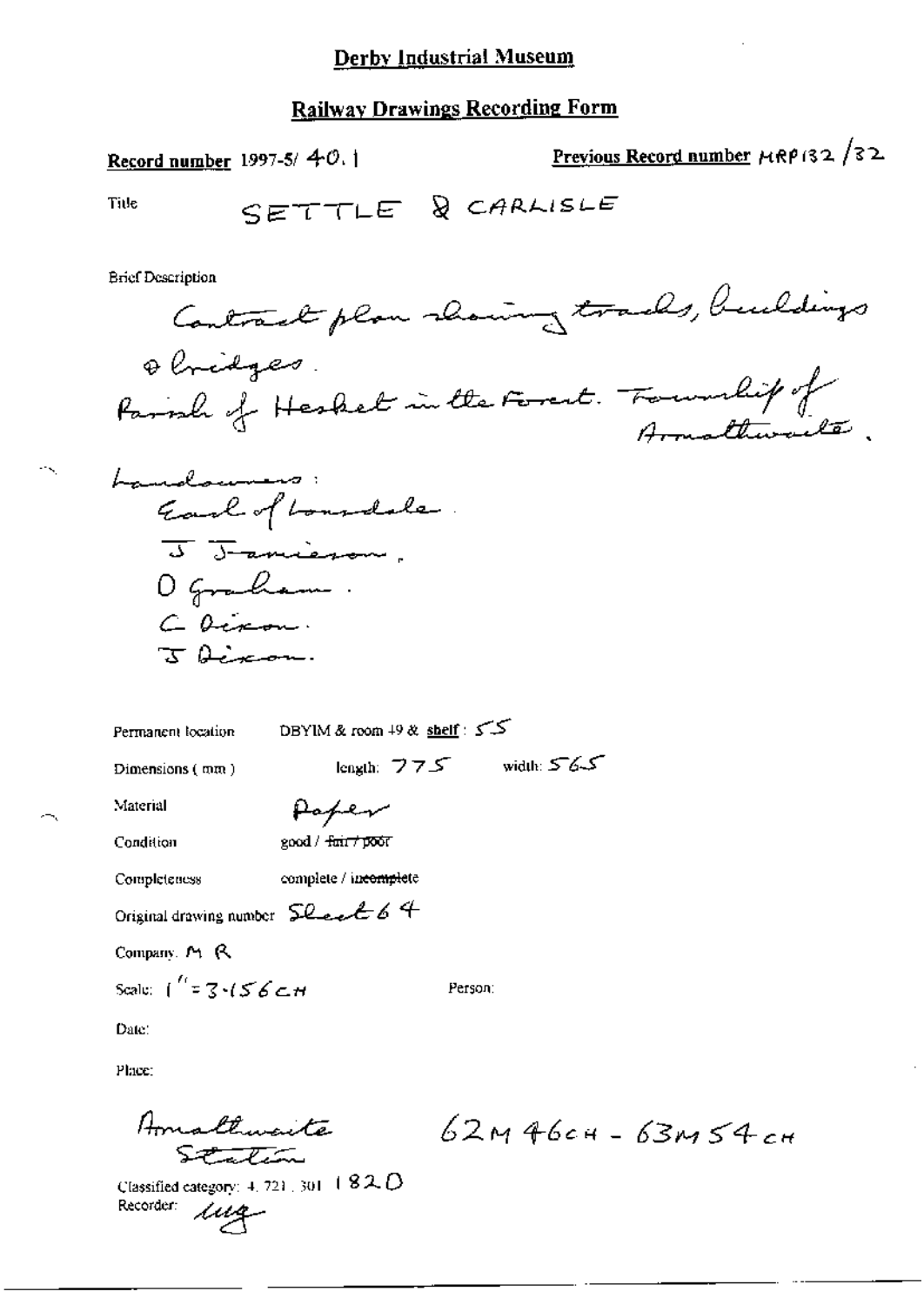Record number 1997-5/ 4 0.2 -. 3 Previous Record number  $WRP(32/32)$ Title SETTLE & CARLISLE **Brief Description** Contract plan showing tracks, buildings gloridges. Parish of Heskel in the Forest. Township of Armathwaite, Welterly. in Walter **Exhibition** in the second Landowners: Earl of Loundale. Mary Stanger. Treadbilter Chinan - $1997 - 5/40.3 - Lubel$ DBYIM & room 49 & shelf - 5 Permanent location length:  $750$  width:  $565$ Dimensions (mm) Poper Material good / *kait* / poor Condition Completeness complete / incomplete Original drawing number Sheel 65 Company: MR Scale:  $1'' = 3.156$  ctd Person: Date Place: by Becklindart  $63M54c+64M67c+$ Classified category: 4, 721, 301,  $\ell \otimes 2D$ 

Recorder: 11049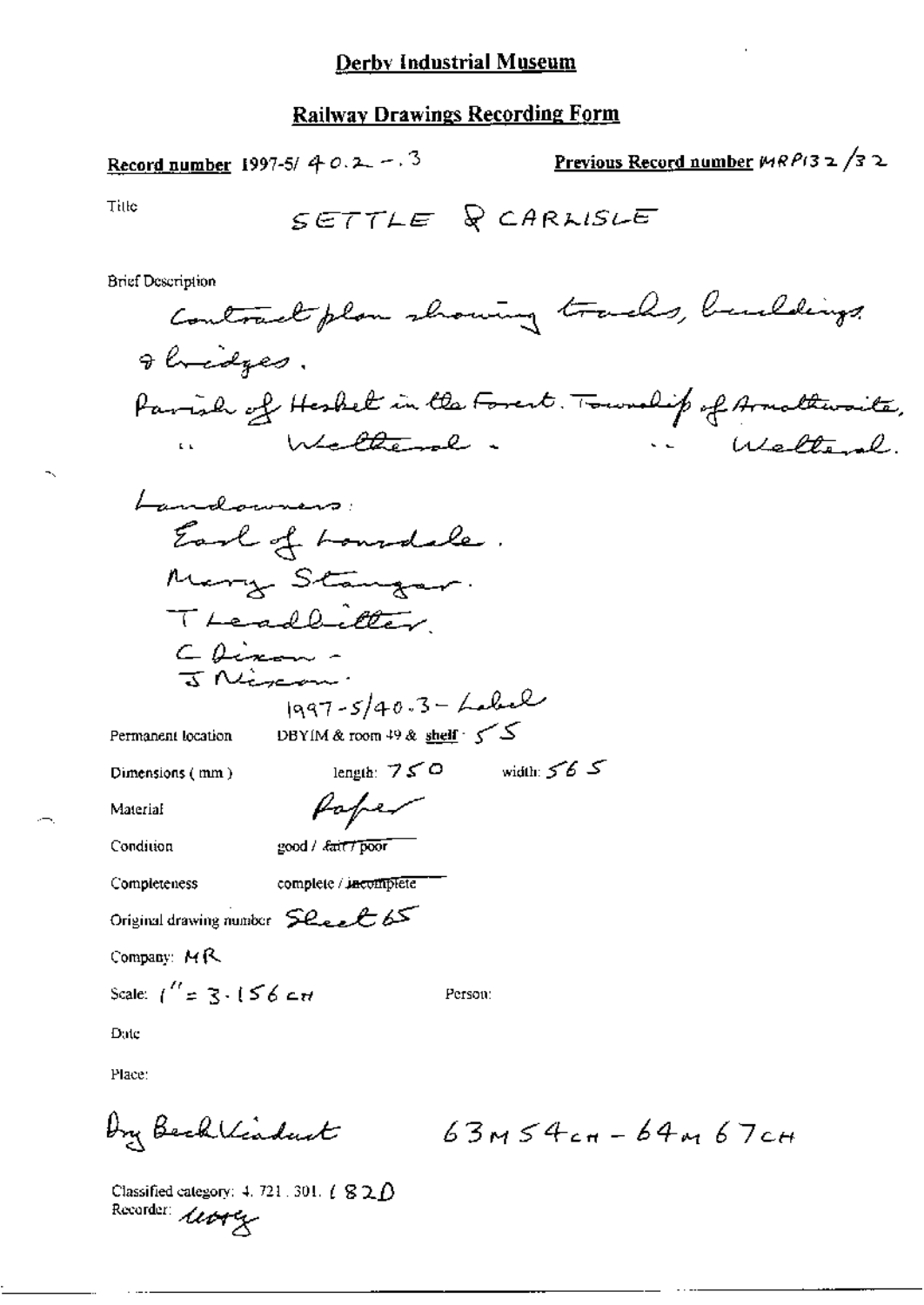# Railway Drawings Recording Form

Previous Record number MRP132/185 Record number 1997-5/178 Armathuarte Title Section damnity of track in **Brief Description** Messos Robinson and I Answershipson chas ing 1:100 gradient DBYIM & room  $49$  & shelf:  $63$ Permanent location length:  $555$  width:  $425$ Dimensions  $(mn)$ Pefer on felice Material good / fair / poor Condition complete / incomplete Completeness  $328/130.35$ Original drawing number Company: Scale:  $H \circ R(\mathcal{K}) = \begin{cases} d & = 1 \text{ cm} \mu/\mu \\ \text{V} \in RT \times 1^H = 2.0 \text{ F} \in E \end{cases}$ Person: Date: 16 April 1880 Place: rafthewailte Classified category: 4, 721, 301,  $\frac{1}{2}$  +  $\frac{2}{3}$  = 0

Recorder.  $III$  30.9.97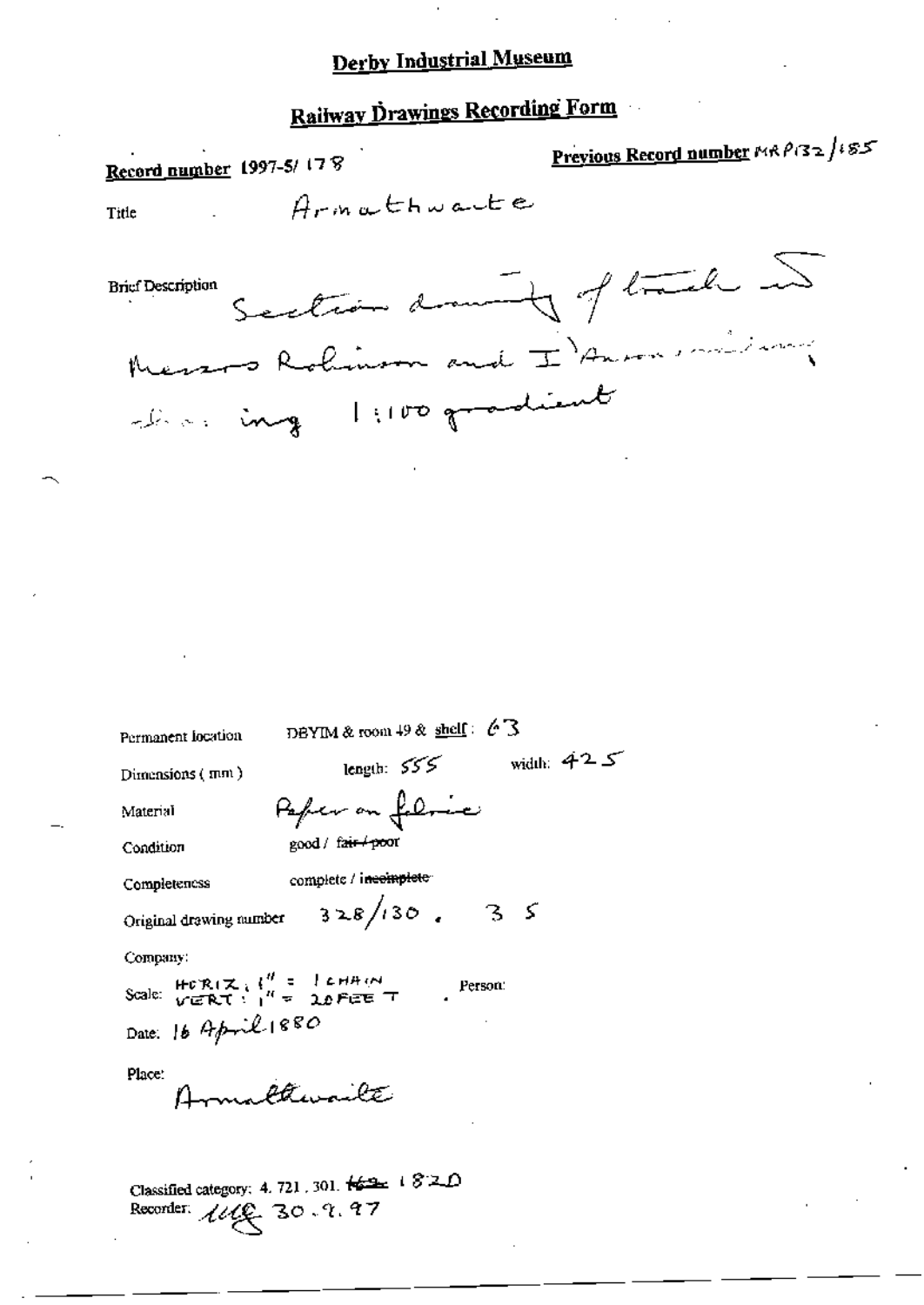# **Railway Drawings Recording Form**

Record number 1997-5/1262

Previous Record number MRP132/89

Title  $\ddot{\phantom{a}}$ 

**Brief Description** 

Settle scorline line

| Permanent location               | 33<br>DBYIM & room # & shelf: |         |
|----------------------------------|-------------------------------|---------|
| Dimensions (mm)                  | length:                       | width.  |
| Material                         |                               |         |
| Condition                        | good / fair / poor            |         |
| Completeness                     | complete / incomplete         |         |
| Original drawing number          |                               |         |
| Company:                         |                               |         |
| Scale: $\int_0^R$ = 3.156 CHAINS |                               | Person: |
| Date: 1878                       |                               |         |
| Place.                           |                               |         |

Eden Brows

Classified category: 4, 721, 301, 182D Recorder: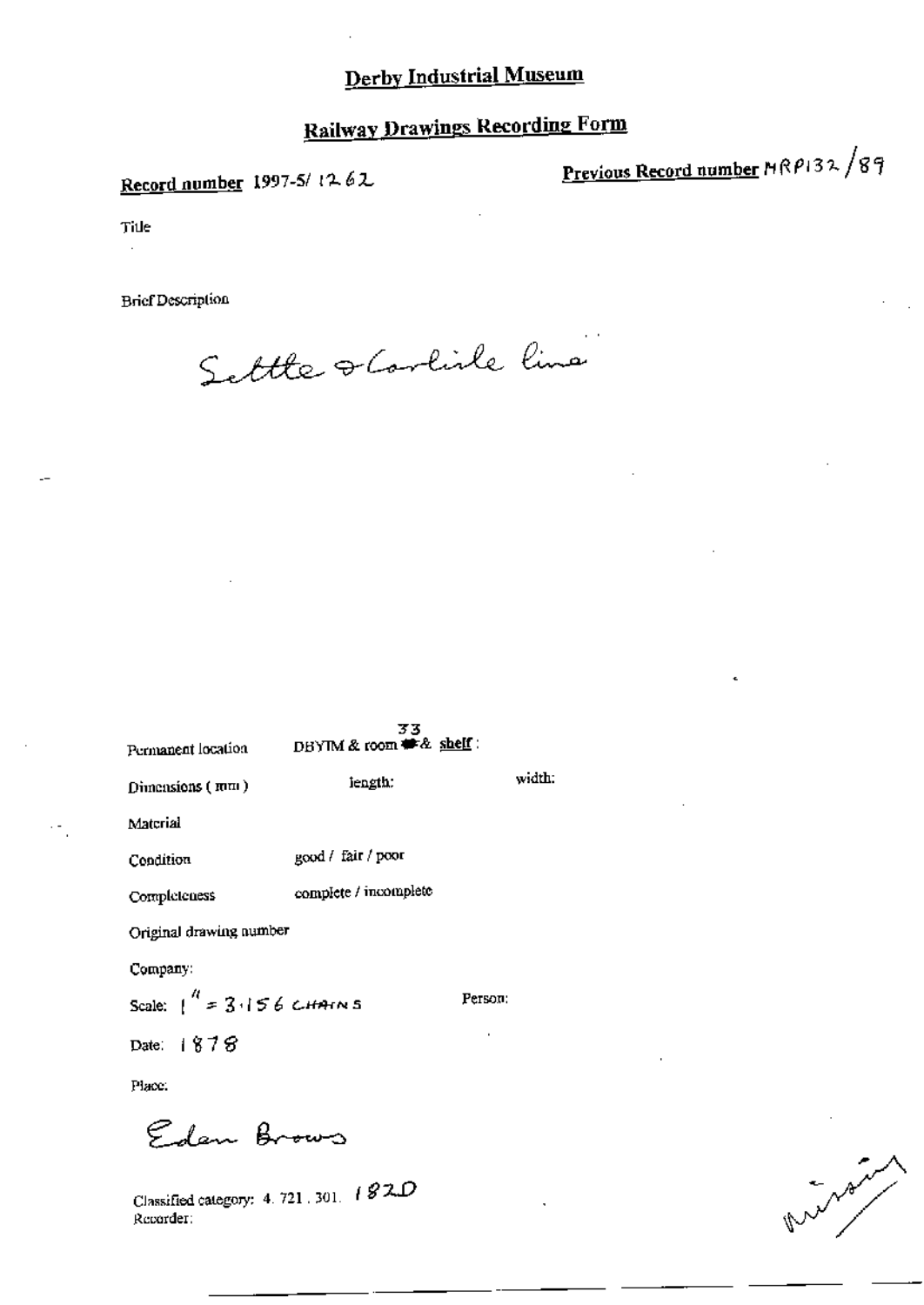### **Railway Drawings Recording Form**

Record number 1997-5/90

Previous Record number MRP132/89

Title

COUNTY OF CUMBERLAND

**Brief Description** 

Plan of route chowing various landpareherses (in colour) from Cotabill Station southwards for

| Permanent location                                     | DBYIM & room $49$ & $\frac{\text{shelf}}{2}$ : $55$ |  |
|--------------------------------------------------------|-----------------------------------------------------|--|
| Dimensions $(mm)$                                      | width: $660$<br>length: $1200$                      |  |
| Material                                               | Paperon fabric                                      |  |
| Condition                                              | good / f <del>air 7 poor</del>                      |  |
| Completeness                                           | complete / i <del>ncomplete =</del>                 |  |
| Original drawing number #1311                          |                                                     |  |
| Company: $AR$                                          |                                                     |  |
| Scale: $I^{\prime\prime} = 3.156$ chains               | Person:                                             |  |
| Date: $-$                                              |                                                     |  |
| p <sup>place:</sup> Eden Brows - Cotal                 |                                                     |  |
| Classified category: 4, 721, 301, $/$ 8 $\sim$ $\rm D$ |                                                     |  |

Recorder *WHG* 10/6/97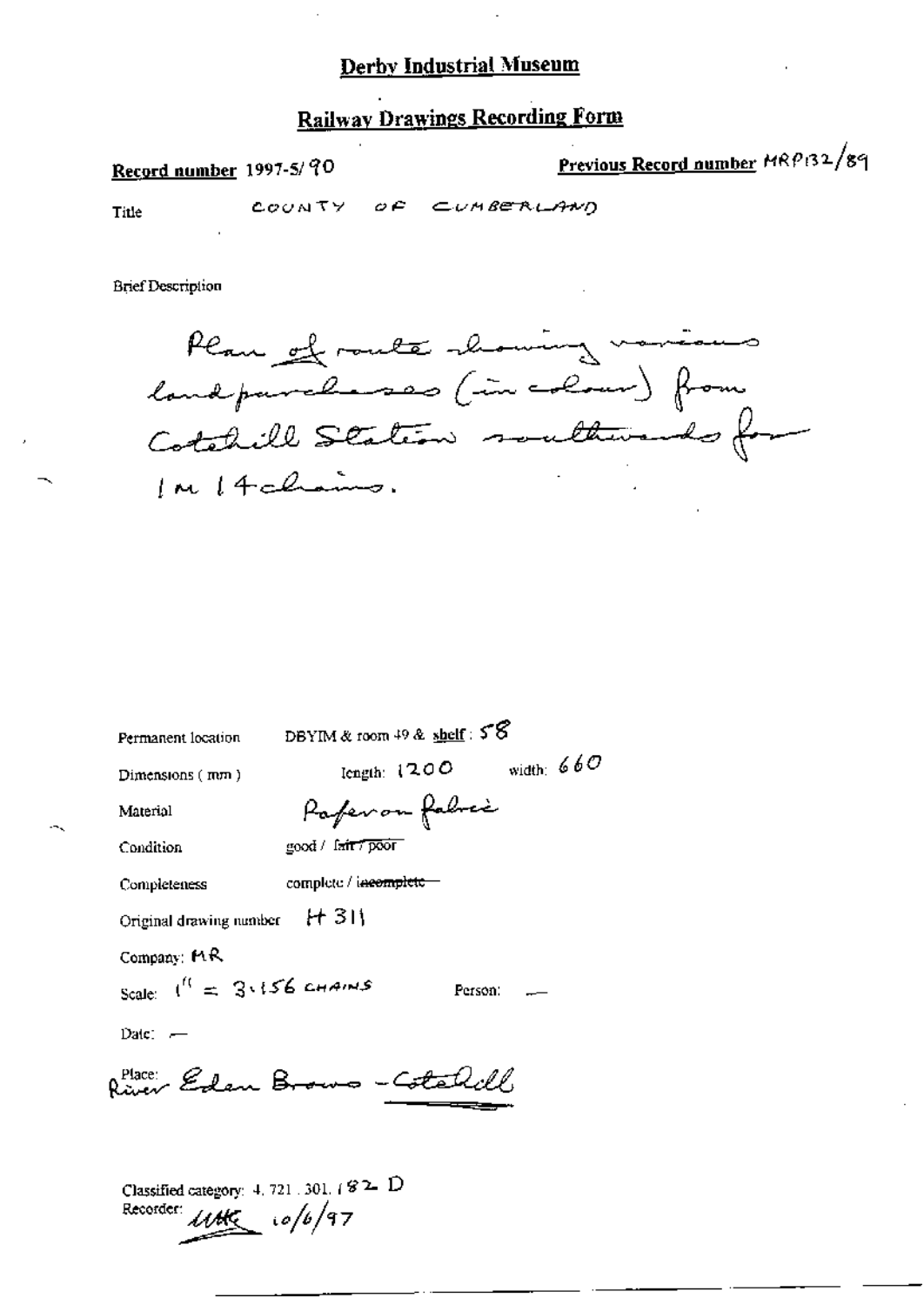### **Railway Drawings Recording Form**

| Record number     | 1997-5/ 9%                     | Previous Record number                | MR9132/1097 |
|-------------------|--------------------------------|---------------------------------------|-------------|
| Title             | $C_{\text{QUN-TV}} = \sigma F$ | $C_{\text{UM-PS}} = C_{\text{UM-PS}}$ |             |
| Brief Description | PAR1SH = \sigma F              | $W \in TH \in \text{RAL}$             |             |

Permanent location

DBYIM & room 49 & shelf:  $132$ 

Daper on folmic

Dimensions (mm)

length:  $1310$  width:  $665$ 

 $702$ 

Person:

Material

Condition

Completeness

complete / incomplete

good / fair / poor

Original drawing number  $3/6$ 

Company: MR

Scale:  $1^4 = 3.156$ FCHAINS Dalc: 10 Oct 1877

Place:

Cumwhinton

Classified category: 4, 721, 301,  $\sqrt{82}$ ,  $O$ Recorder Ulle 14/11/1999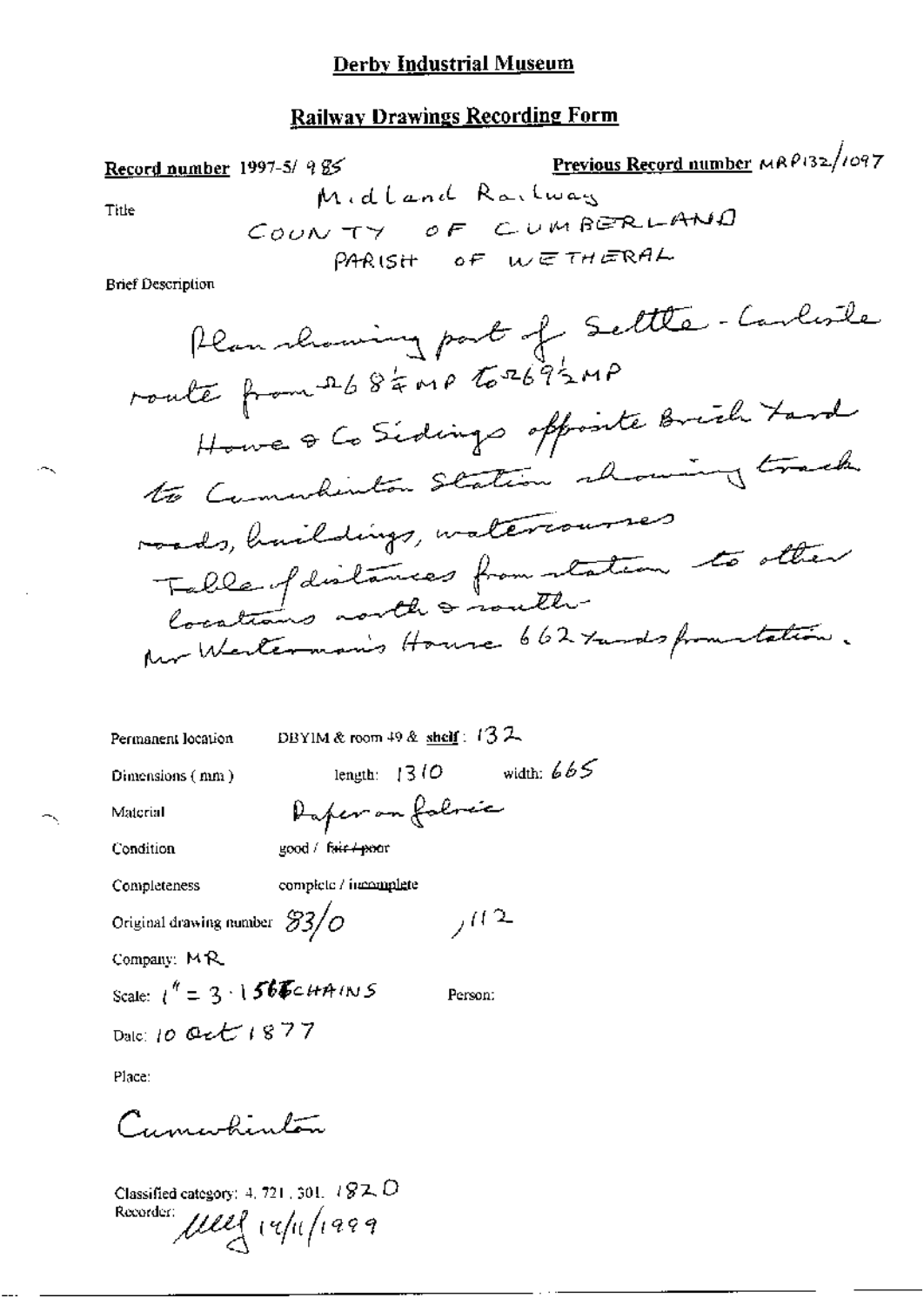#### **Railway Drawings Recording Form**

#### Record number 1997-5/ $534$

Previous Record number MRP132/598

Title

МR Scotby Stration

**Brief Description** 



DBYIM & room 49 & shelf :  $8.3$ Permanent location length:  $95$  width:  $670$ Dimensions (mm) Paper on fabric Material good / fair / poor Condition Completeness complete / jncomplete. ,456 Original drawing number Company: M R Scale:  $\int'' = \int cH A \, dx$ Person: Date: 10 OCT 1877 Place: Scotty

Classified category: 4, 721, 301.442.486 +82.D Recorder:  $\mu$ tta  $(9/6/1998)$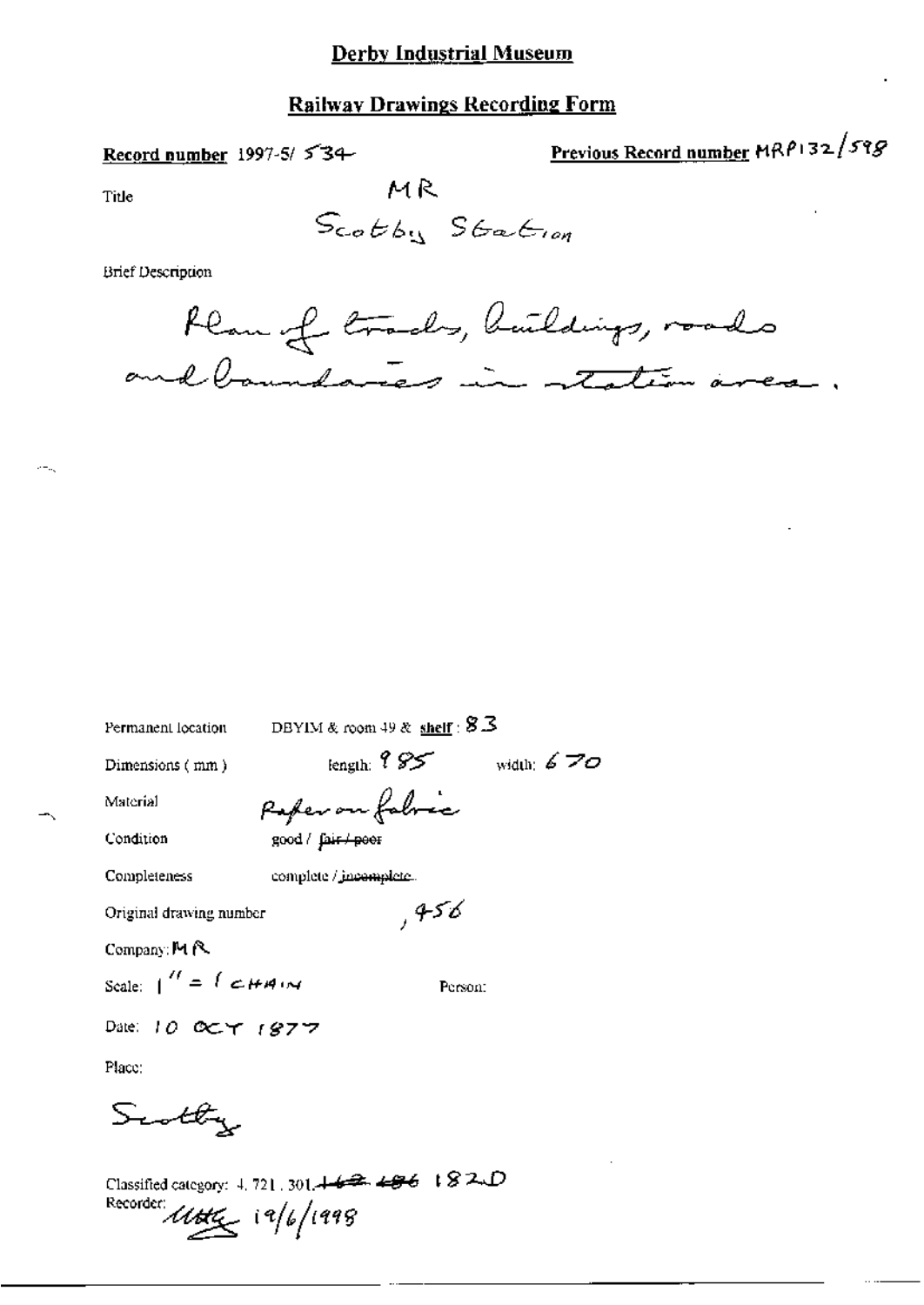# **Railway Drawings Recording Form**

Previous Record number HRP132/806 Record number 1997-5/720.1 North Eastern Railway Title LONDON ROAD GOODS STATION  $CARLISE$ **Brief Description** Plan showing like Newcastles & Conlide route with MR ridings adjourned. from River Rollerell 59419cmto 58m 5/cm. Boundarys channe a red claim & blue clisin NER acquires blus avenu of land. DBYIM & room 49 & shelf: 94-Permanent location length:  $2600$  width:  $415$ Dimensions (mm) Tracente folice Material good / fair+poor Condition complete / incomplete Completeness Original drawing number Company: NER Scale:  $1'' = 33$  PEET Person: Date: January 2, 1, 1877 Place: حلنيلمس

Classified category: 4, 721, 301,  $\rightarrow$  1820 Recorder:  $\mu\mu$ q q/t/1999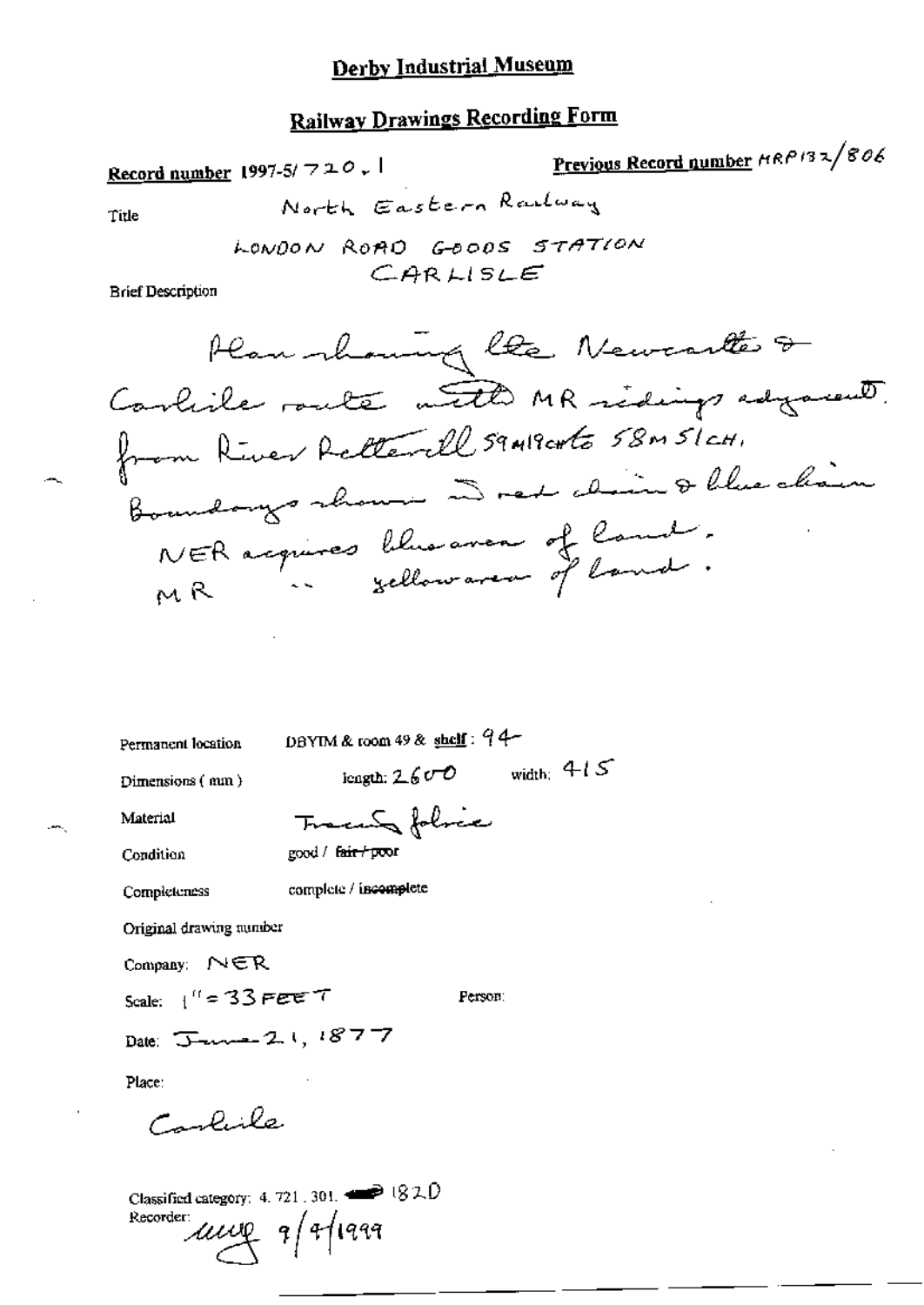# **Railway Drawings Recording Form**

| Record number | 1997-5/720.2 | Previous Record number | AA           |             |
|---------------|--------------|------------------------|--------------|-------------|
| Title         |              | $p_{e}$ ttext          | $\beta$ oods | $St_{e}$    |
| P_{e}         |              | $\beta$ end            | $\beta$ ods  | $\beta$ end |

Previous Record number  $M \wedge P$ 132/806

**Brief Description** 

Title

Permanent location

DBYIM & room 49 & shelf: 94

Dimensions (mm)

length:  $2740$  width:  $425$ 

Person:

Material

complete / incomplete

Condition

good / fair / poor

Completeness

Original drawing number

Company: M. (2

Scale:  $1^{11} = 33$  Fee T

Date: Inly 3, 1877

Place:

Retterille bredge

Classified category: 4, 721, 301,  $(82.1)$ Recorder  $\mu\mu$  9/1/1999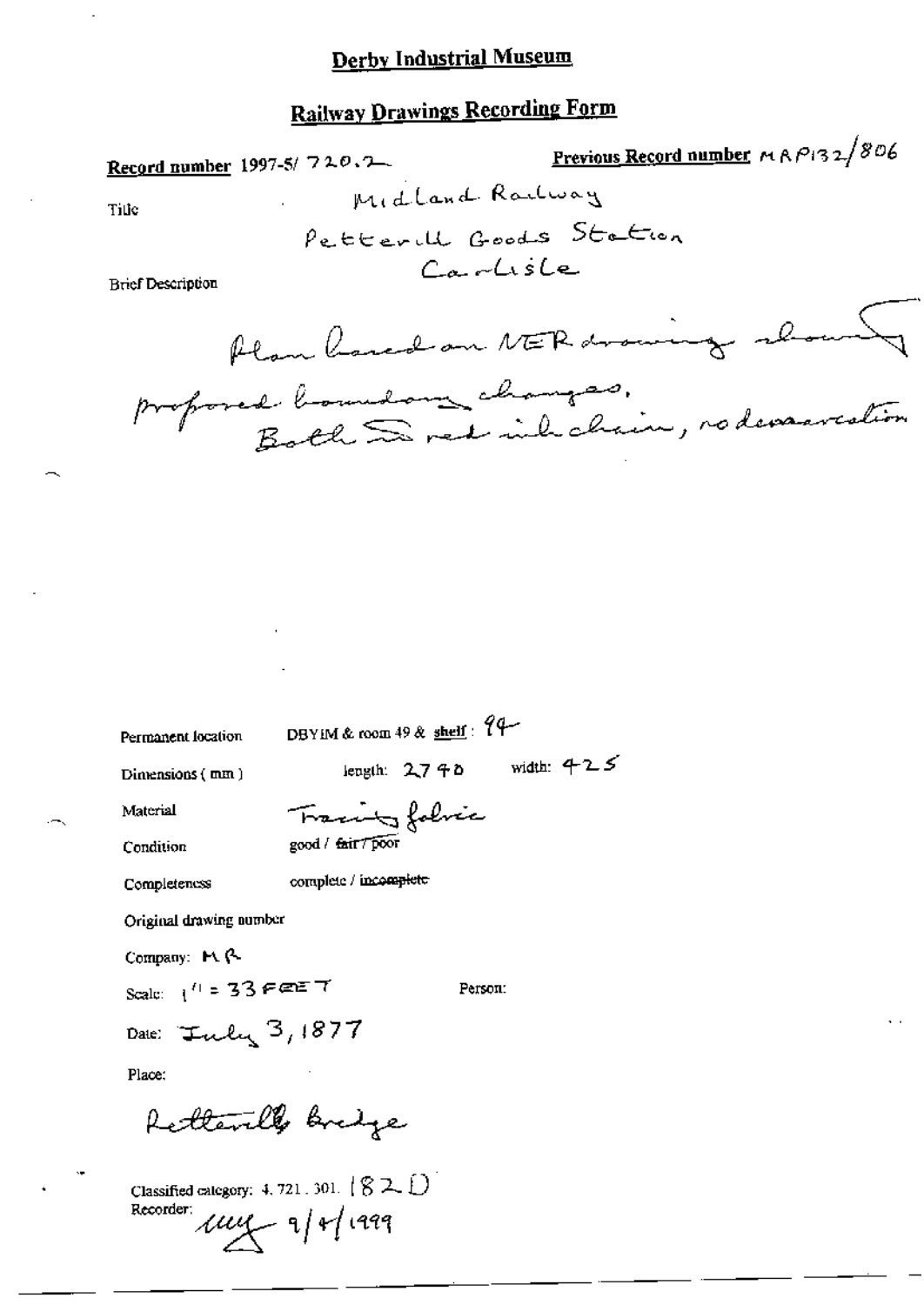# **Railway Drawings Recording Form**

Record number 1997-5/720.3  
\n
$$
\rho_{e}t_{\text{t}+1}
$$
\n
$$
\rho_{e}t_{\text{t}+1}
$$
\n
$$
\rho_{e}t_{\text{t}+1}
$$
\n
$$
\rho_{e}t_{\text{t}+1}
$$
\n
$$
\rho_{e}t_{\text{t}+1}
$$
\n
$$
\rho_{e}t_{\text{t}+1}
$$
\n
$$
\rho_{e}t_{\text{t}+1}
$$
\n
$$
\rho_{e}t_{\text{t}+1}
$$
\n
$$
\rho_{e}t_{\text{t}+1}
$$
\n
$$
\rho_{e}t_{\text{t}+1}
$$
\n
$$
\rho_{e}t_{\text{t}+1}
$$
\n
$$
\rho_{e}t_{\text{t}+1}
$$
\n
$$
\rho_{e}t_{\text{t}+1}
$$
\n
$$
\rho_{e}t_{\text{t}+1}
$$
\n
$$
\rho_{e}t_{\text{t}+1}
$$
\n
$$
\rho_{e}t_{\text{t}+1}
$$
\n
$$
\rho_{e}t_{\text{t}+1}
$$
\n
$$
\rho_{e}t_{\text{t}+1}
$$
\n
$$
\rho_{e}t_{\text{t}+1}
$$
\n
$$
\rho_{e}t_{\text{t}+1}
$$
\n
$$
\rho_{e}t_{\text{t}+1}
$$
\n
$$
\rho_{e}t_{\text{t}+1}
$$
\n
$$
\rho_{e}t_{\text{t}+1}
$$
\n
$$
\rho_{e}t_{\text{t}+1}
$$
\n
$$
\rho_{e}t_{\text{t}+1}
$$
\n
$$
\rho_{e}t_{\text{t}+1}
$$
\n
$$
\rho_{e}t_{\text{t}+1}
$$
\n
$$
\rho_{e}t_{\text{t}+1}
$$
\n
$$
\rho_{e}t_{\text{t}+1}
$$
\n
$$
\rho_{e}t_{\text{t}+1}
$$
\n
$$
\rho_{e}t_{\text{t}+1}
$$
\n
$$
\rho_{e}t_{\text{t}+1}
$$
\n
$$
\
$$

**Brief Description** 

 $-$ 

Permanent location

DBYIM & room 49 & shelf:  $74$ length:  $2800$  width:  $375$ 

Dimensions (mm)

I former France

Condition

Material

good / fair / poor

complete <del>Lincomplete</del>

Completeness

 $,344$ 

Original drawing number

Company: MR

Scale:  $1^k = 33$ Fereri

Person:

Date:

Place:

Retterille Bridge

Classified category: 4, 721 , 301, 1 $8$   $2$   $\bar{D}$ Recorder:

cell a/r/1999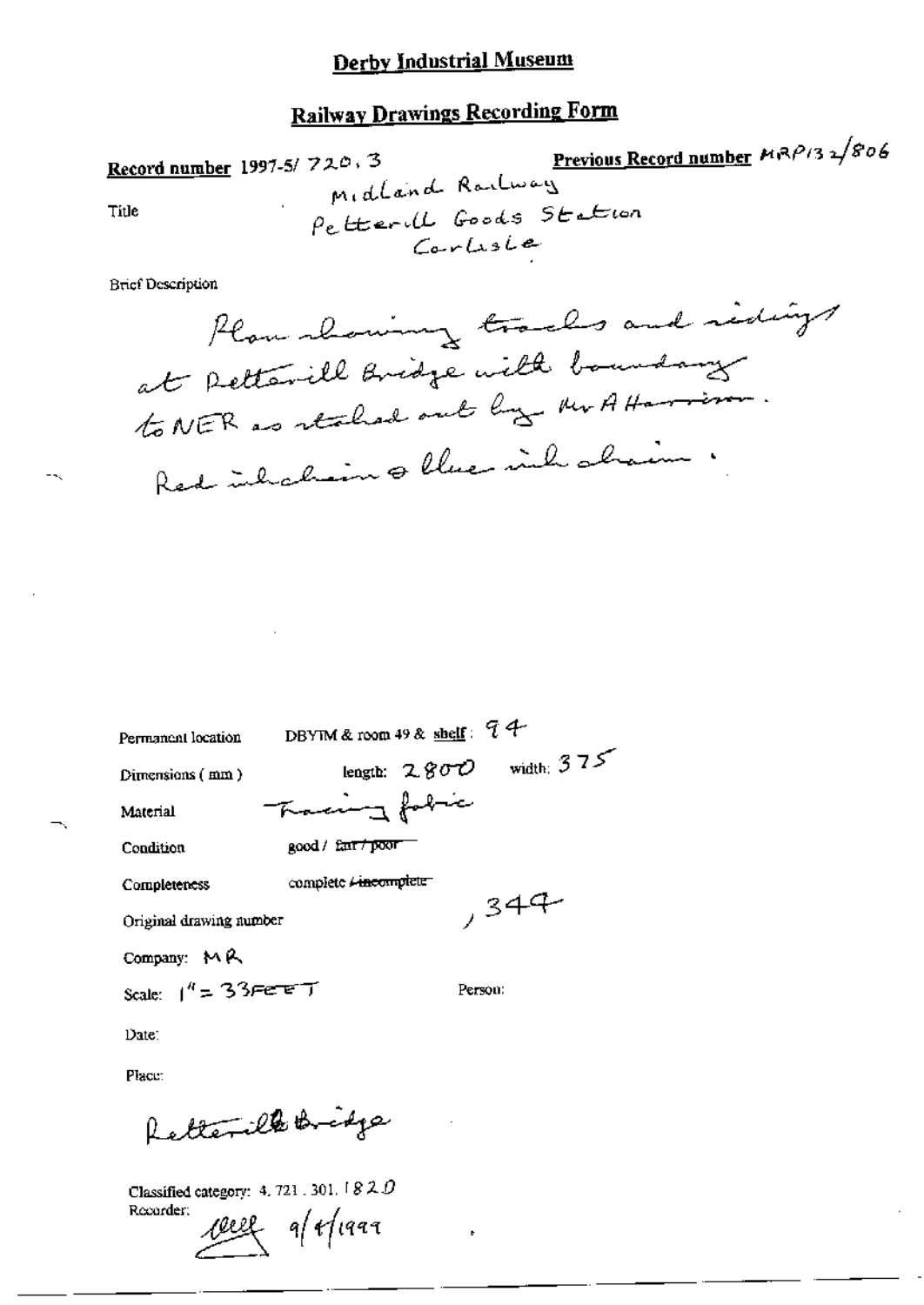## **Railway Drawings Recording Form**

Record number 1997-5/ 720, 4

Previous Record number MRP i32/806

'n.

Title

**Brief Description** 

Plan howing averes of land to be exchanged between MR and NER

Permanent location

DBYIM & room 49 & shelf: 24

Dimensions (mm)

length:  $1330$  width: 220

Person:

Material Condition

Tracty poper gend + fait / poor

Completeness

complete / incomplete

Original drawing number

Company:

Scale:  $|^{n}$ = | CHAIN

Date:

Place:

Retterne Yard

Classified category: 4, 721, 301,  $\frac{1}{2}$  82.0 Recorder:  $\text{100}$   $9/9/1999$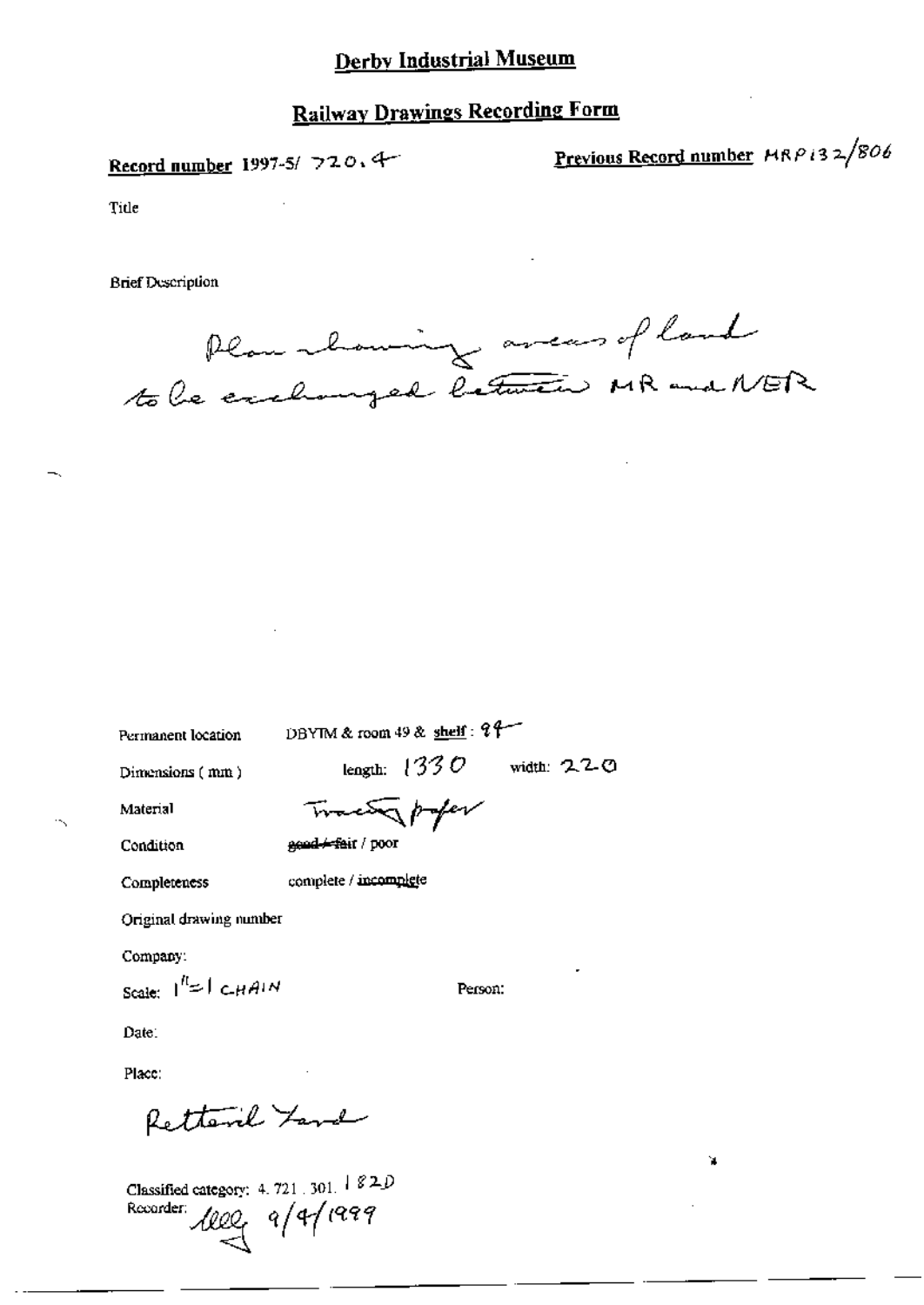### **Railway Drawings Recording Form**

Record number 1997-5/ 7 20, 5

Previous Record number MRP132/806

Title

**Brief Description** 

Letter from NER Engineers Office regarding MR encroachment on boundary at Retternl Bridge from 1' to 26". From Mr Harrison to J Underwood, Derbez

DBYIM & foom 49 & shelf: @ - 0244 Berx S8310 Permanent location length:  $205$  width:  $265$ Dimensions  $\langle$  mm $\rangle$ Material Kapar Condition good / fair poor complete / incomplete Completeness  $1133/325$ Original drawing number Company:  $NER$ Scale: Person:  $275$ m  $1876$ Date: Place: Retteril Sidings

Classified category: 4. 721 . 301.  $182D$ Recorder:

 $1110 - 16/4/1999$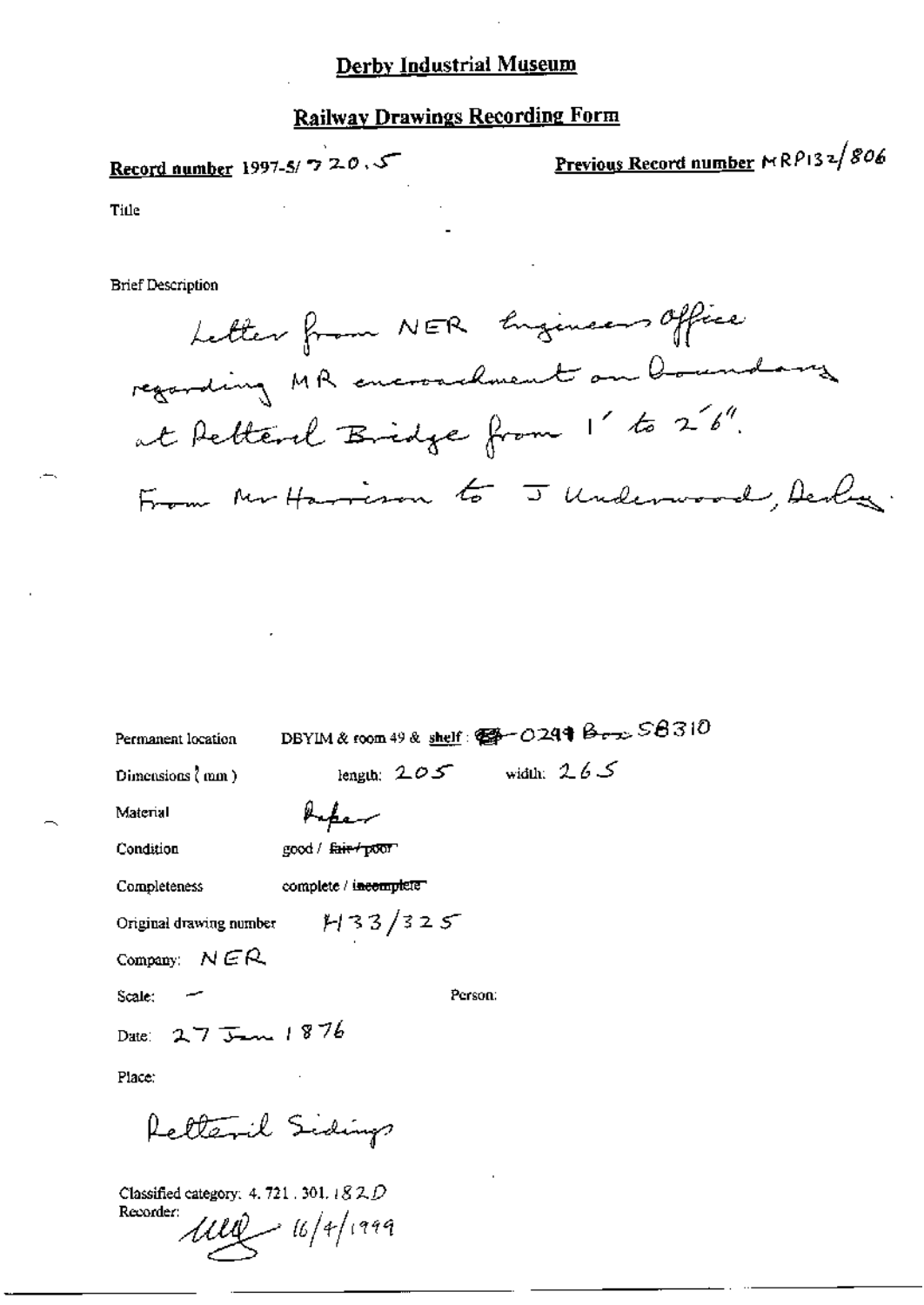Record number 1997-5/720.6

Previous Record number MRP132/806

ł,

Title

**Brief Description** 

Letter from MR Engineers Office, Carlile from SH Paine to JUnderwood, Realiz detailing rite visit with a Harrison NER to see boundary stakes fut in by NER. Decision that some gives take is required aplan will be drawn up.

Permanent location

DBYIM & room 49 & shelf:  $\otimes$   $\otimes$  029 $\otimes$   $\otimes$   $\otimes$  5 $\otimes$  3:0

Person:

Dimensions (mm)

length: 260

width:  $210$ 

Material

Paper good / fair / poor

Condition

complete / incomplete Completeness

Original drawing number

Company:  $M \sim$ 

Scale:

Date:  $\sum_{k=1}^{\infty} 31,1876$ 

Place:

Retteril Sidings

Classified category:  $4.721$ , 301.  $(820)$ Recorder:

 $\mu$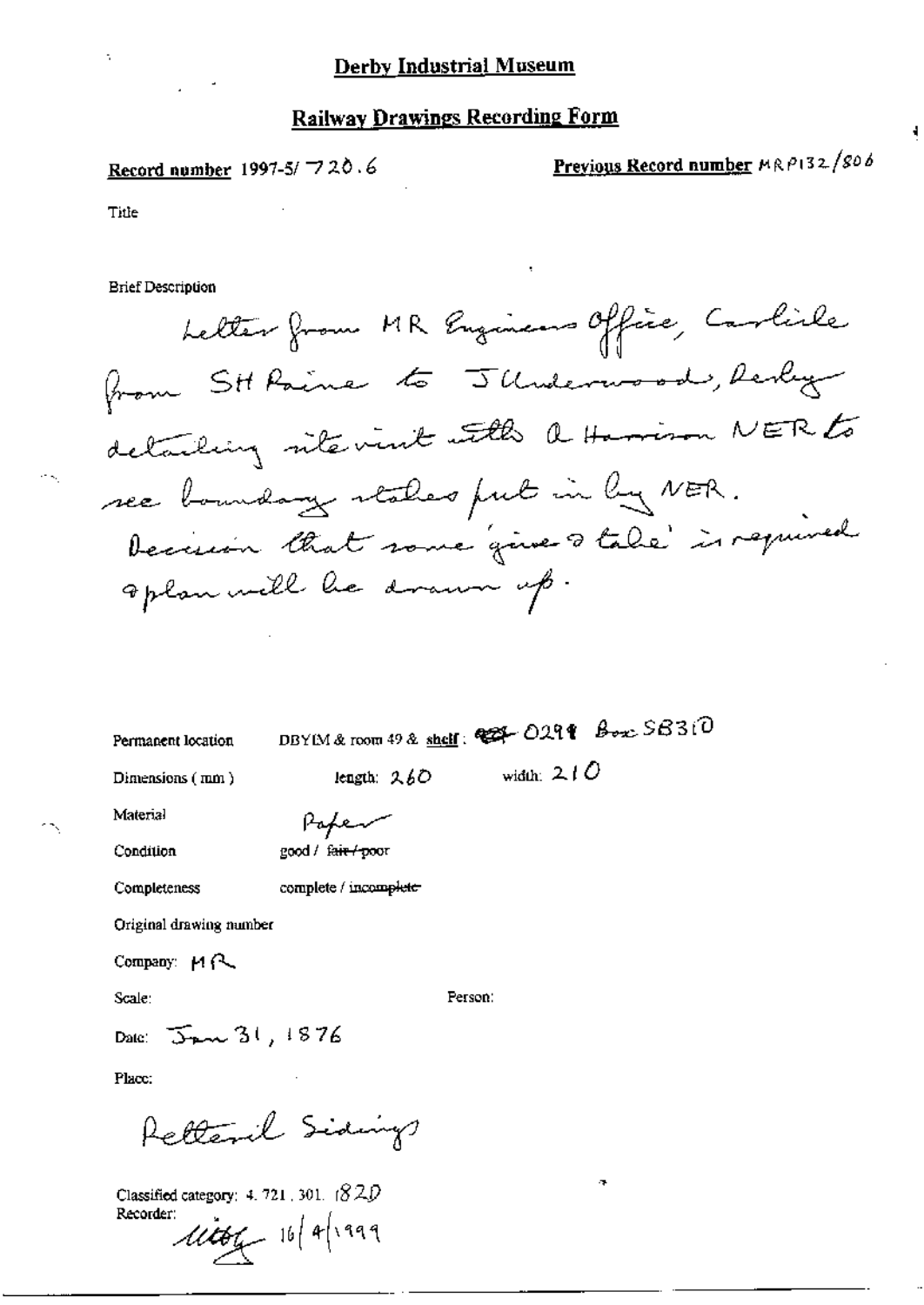#### **Railway Drawings Recording Form**

Record number 1997-5/720.7

Previous Record number MRP132/806

Title

**Brief Description** 

Letter from NER Engineers office, Newcartle from a Harrison requesting a rite recetting to agree on boundary adyustment

Permanent location

DBYIM & room 49 & shelf:  $\mathbb{C}$   $\mathbb{S}$  -029  $\ell$   $\beta$   $\rightarrow$   $\sim$   $S8310$ 

length:  $205$  width:  $255$ 

Dimensions (mm)

Paper

Condition

Material

2000 / fair <del>/ poo</del>r

Completeness complete / incomplete

Original drawing number  $+134/888$ 

Company:  $NER$ 

Scale:

Person:

Date: april 3, 1876

Piace:

Retteril Sidings

Classified category:  $4.721.301.$   $1820$ Recorder:  $4144$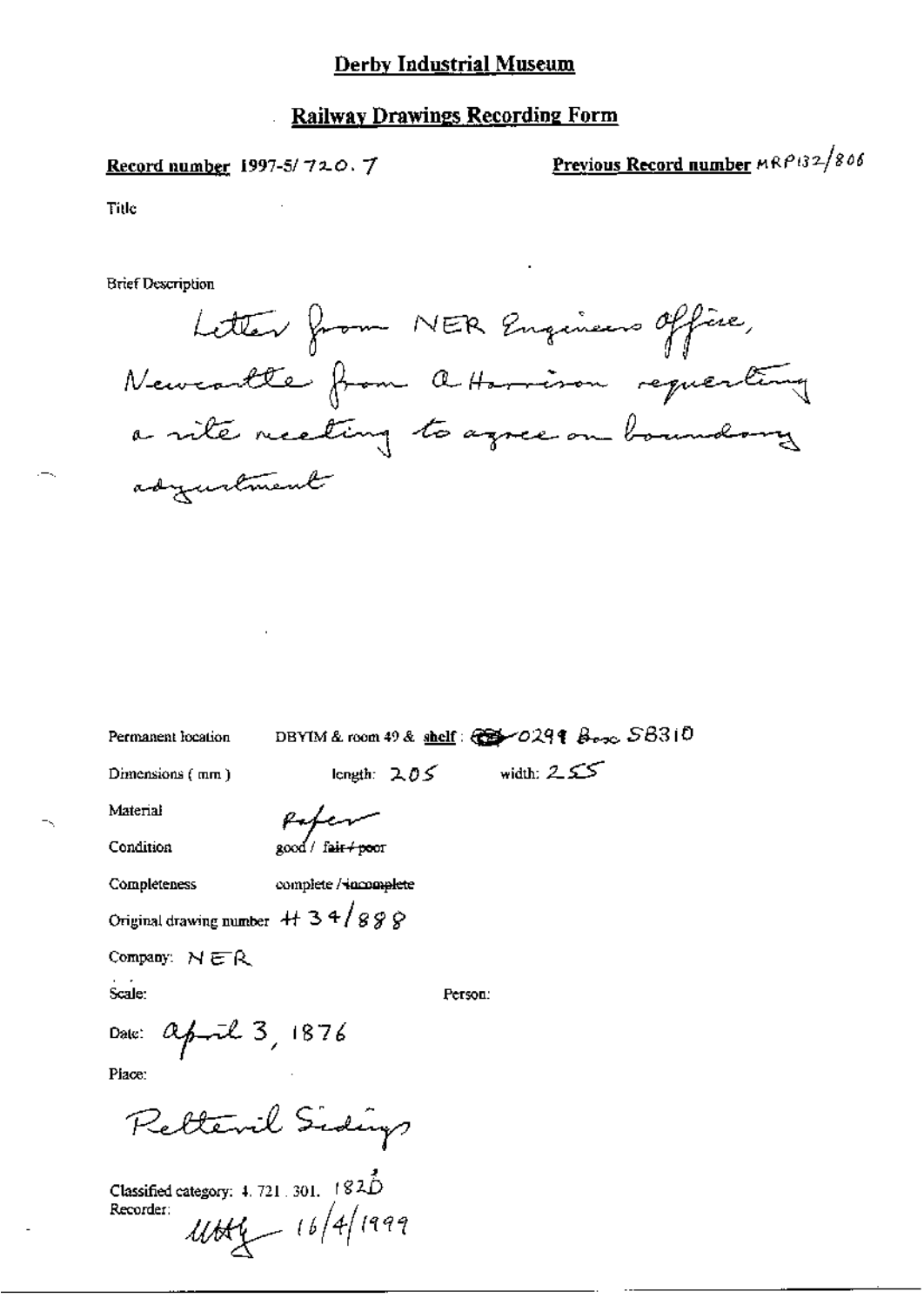#### Record number  $1997-5/720.8$

Ŷ

Previous Record number MRP 132/806

Title

**Brief Description** 

Letter from NER Secretary's Office, Took from CNWilkinson to gas Williams, Derly, MR. attached to drawing ( Johanning adjusted boundarys agreed by NER Directors Requests MR Directors to agree.

Permanent location

DBYIM & toom 49 & shelf: Col-029 t Berg-SB310

Dimensions (mm)

length:  $410$ 

width:  $255$ 

Material

popen good / fair / poor

Condition

Completeness

complete / incomplete

Original drawing number

Company:  $\mathcal{N} \in \mathcal{R}$ 

Scale:

Person:

Date: 28 Qct 1876

Place:

feltent Bridge

Classified category: 4, 721, 301, 182D Recorder:  $l$ UVS  $l + 6/4$ 1999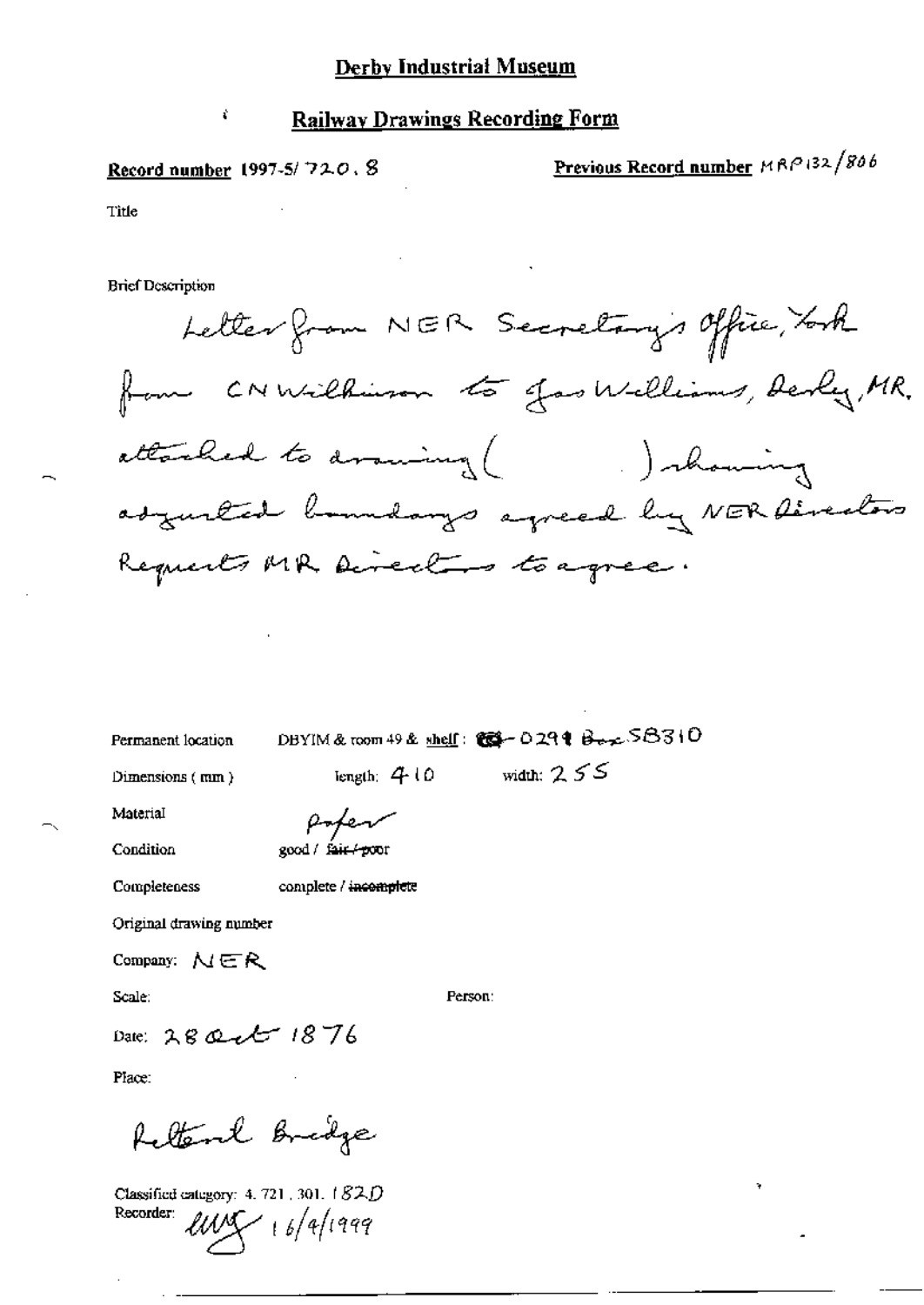### **Railway Drawings Recording Form**

Record number 1997-5/ 720.9

Previous Record number MRP132/806

Title

**Brief Description** 

Letter from NER Secretarys Office Took from CNWilhiman requesting a reply to  $\ell$ is letter of 280 et 876 [1997-5/120.8] Sent to J Williams, Derly. MR.

Permanent location

DBYIM & room 49 & shelf:  $\leftrightarrow$  0291 Boxe 56310

width:  $210$ 

Dimensions (mm)

length:  $2.60$ Paper

Condition

Material

good / fair+poor

Completeness

complete / incomplete

Original drawing number  $\overline{XZ}$ 

Company:  $\mathcal{N}$  ET

Scale:

Person:

 $18.7$   $1877$ Date:

Place:

Rettenl Bridge

Classified category: 4, 721, 301,  $\overline{\$2.0}$ Recorder:

 $4445$  16/4/1999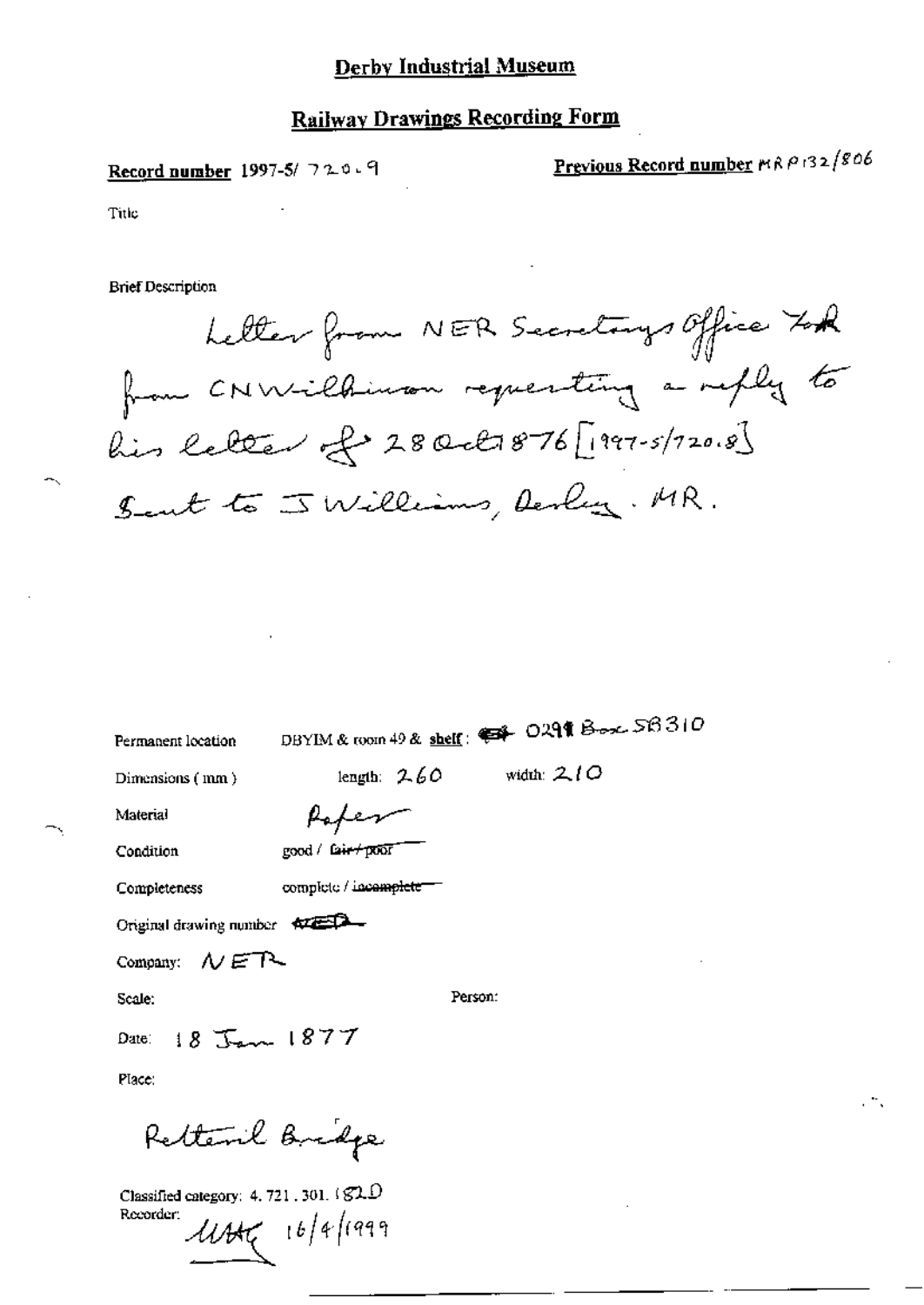## Railway Drawings Recording Form

Record number 1997-5/ 7 2.0  $\cdot$  10  $\cdot$  Previous Record number  $\text{RAP}$  132/806

Title

Bricf Description

fr.<br>F Retter from NER Secretarys Office Xark<br>L, CN Wilbinson replying to letter of 13/2/1877.<br>I Underwood derly, apologising for  $\int_{0}^{\infty}$ boursement page line 9 now are to blue the line!

Permanent location DBYIM & room 49 & shelf:  $\mathcal{B}^+$  O291  $\mathcal{B}_{\text{out}}$  SB310

Dimensions (mm) length.  $4.15$  width:  $2.65$ 

Nlawnal @~/~/

good / fair+poor

**Uniginal drawing number** 

Company:  $N \in \mathbb{R}$ 

Scale. Person

Date: 23 Feb 1877

Place

Rettenil Brige

Completeness complete / incomplete

Classified category. 4, 721  $,301,$   $182D$  $R$ Recorder:  $M$ Afg  $16/9/1999$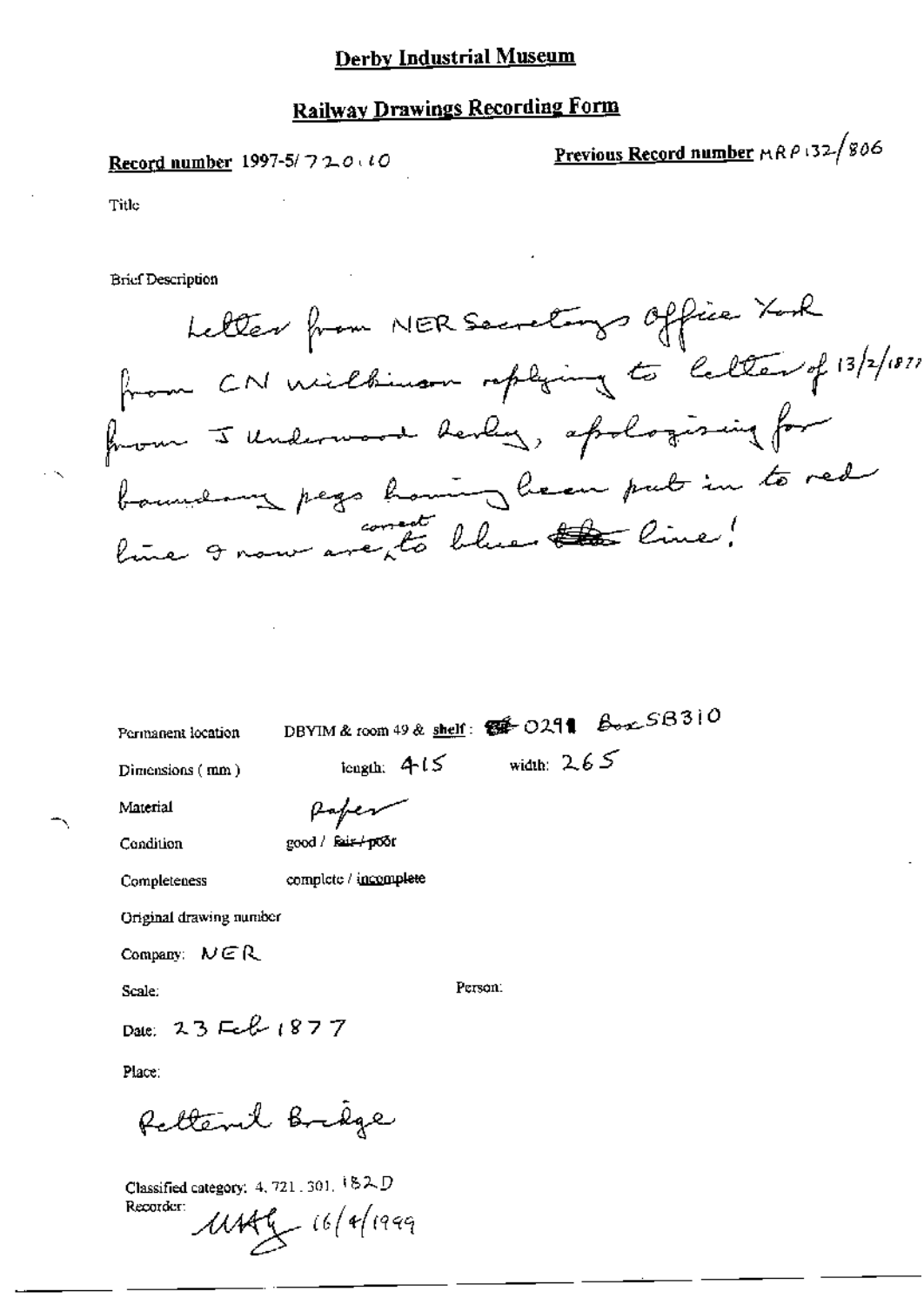### **Railway Drawings Recording Form**

Record number 1997-5/ 720.11

Previous Record number # RP 132/806

Title

**Brief Description** 

Letter from NER Secretarysoffice York from CNWilhimm to JUnderword Revlig stating that a Harrison, NER, count agree with landsongs as shown on MR plan of 11/5/1877 I did not reales out on inte. Requests that the correct boundarys be accepted as one NER olan.

Permanent location

DBYIM & room  $+9$  & shelf:  $\bigoplus$   $-729$  |  $\bigoplus$   $-729$  |  $\bigoplus$   $-563$  |  $0$ 

Dimensions (mm)

width:  $265$ 

Material

Paper

length:  $415$ 

Condition

good / fair 7 poor

Completeness

complete / incomplete-

Original drawing number

Company: NET-

Scale:

Person:

Date: 26 May 1877

Place:

Retteril Bridge

Classified category: 4, 721, 301,  $\sqrt{8}$  2, D 11464 16/4/1999 Recorder: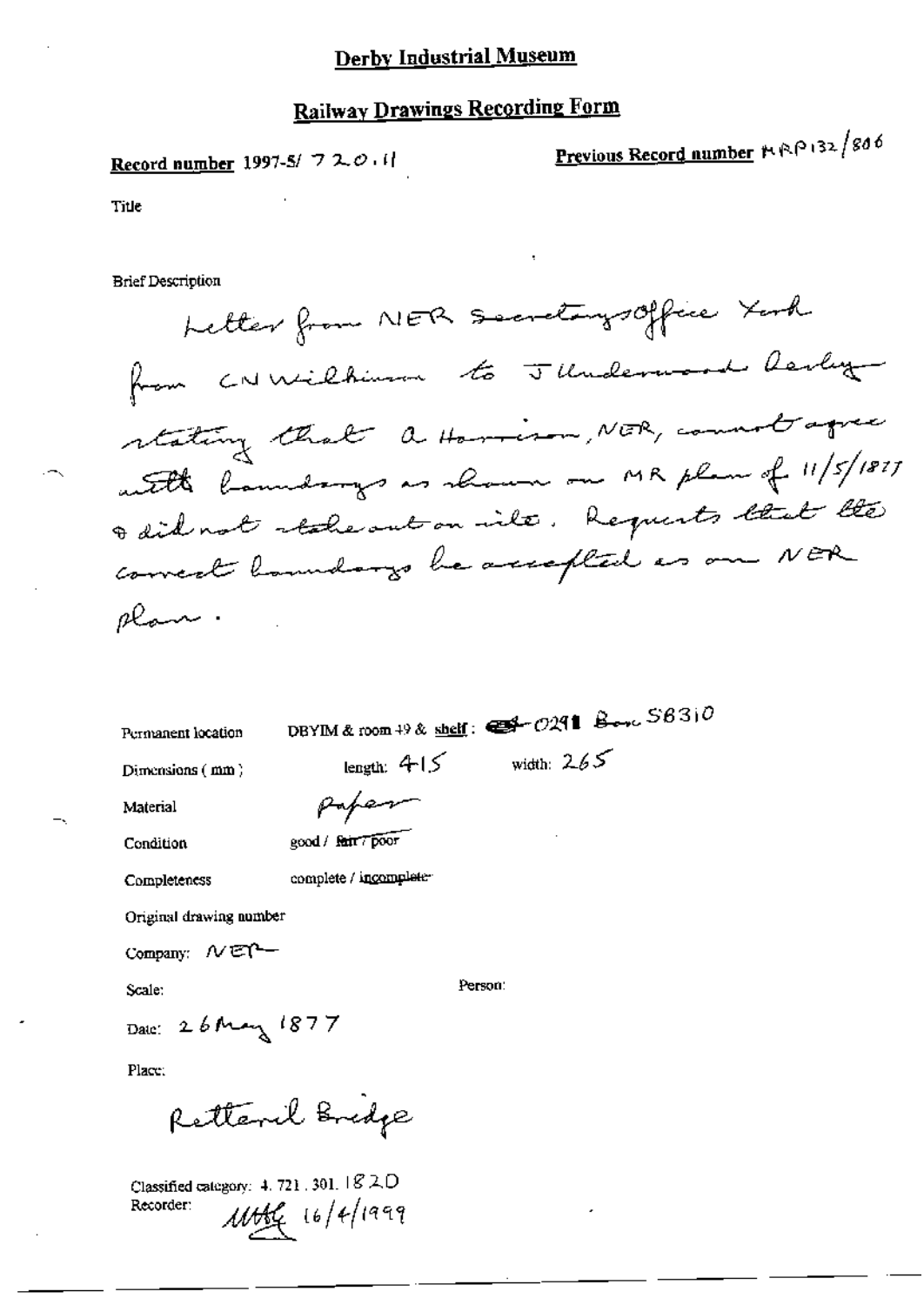Record number 1997-5/863.1 - .2  
True  

$$
S \equiv \top \top \bot \equiv \land \text{vol} \quad \text{CARLISLE}
$$
  
RA!LISLE  
RA!LUSLE

**Brief Description** 

Title

DBYIM & room 49 & shelf. (25 Permanent location length:  $760$  width:  $560$ Dimensions (mm) Poper Material good/fair/peer torn Condition complete / incomplete Completeness  $827$ Original drawing number Company: MR Scale:  $\begin{array}{c} (11, 3, 1)$  Scale:  $(12, 3, 0)$ 

Date:

Place:

Carlisle

Classified category: 4, 721, 301,  $\ell \otimes \mathbb{Z}$   $D$ lelef 1-9-1999 Recorder:

Person:

÷